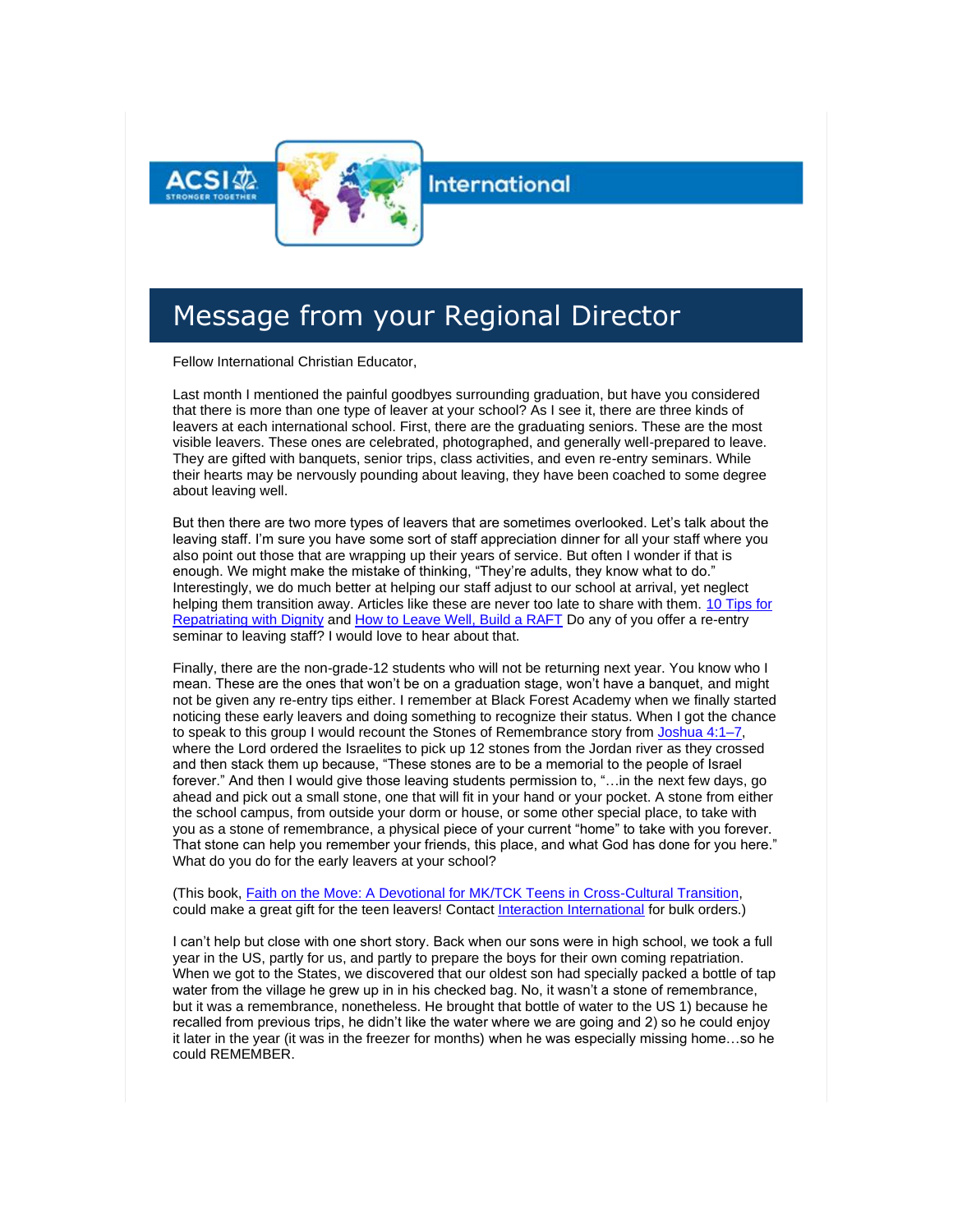How have you prepared all the leavers at your school? If you yourself are leaving, what is the stone of remembrance you are taking with you?

Blessings,

Tim

Tim Shuman for the [International School Team](http://link.acsi.org/c/7/eyJhaSI6ODcyOTMzMTMsImUiOiJ0aW1fc2h1bWFuQGFjc2kub3JnIiwicmkiOiJjb250YWN0LTViOGU4OGI4M2I2M2U4MTE4MGQwMDJiZmMwYTgwMTcyLWM0ZDhhMDJlMzY4ZjQ0YWE4YWI3ZTA0NTc5MjE0MjdmIiwicnEiOiIwMi1iMjIxNTgtNDJmNGUyMDFlZWRlNDM3ZDgwY2FlNzVhMWMyZDFmZGIiLCJwaCI6bnVsbCwibSI6dHJ1ZSwidWkiOiI2IiwidW4iOiIiLCJ1IjoiaHR0cHM6Ly9jb21tdW5pdHkuYWNzaS5vcmcvZ2xvYmFsL2ludGVybmF0aW9uYWwvaW50bHRlYW0_X2NsZGVlPWplekNuay1XeGxkR1FBRU80d2tkXzhqTmVwcDQ5bGc3OE50bHpkTEZ2SzA5OGVRbThMZ0wwZVZyN2pzalduZWkmcmVjaXBpZW50aWQ9Y29udGFjdC01YjhlODhiODNiNjNlODExODBkMDAyYmZjMGE4MDE3Mi1jNGQ4YTAyZTM2OGY0NGFhOGFiN2UwNDU3OTIxNDI3ZiZlc2lkPTMzN2I4ZjI1LTllZTItZWMxMS04MTFjLTAwMGQzYTAxY2ZkMyJ9/GcvRGcQJchWBrIR3WUNJjw) Follow on social: [@tpshuman](http://link.acsi.org/c/7/eyJhaSI6ODcyOTMzMTMsImUiOiJ0aW1fc2h1bWFuQGFjc2kub3JnIiwicmkiOiJjb250YWN0LTViOGU4OGI4M2I2M2U4MTE4MGQwMDJiZmMwYTgwMTcyLWM0ZDhhMDJlMzY4ZjQ0YWE4YWI3ZTA0NTc5MjE0MjdmIiwicnEiOiIwMi1iMjIxNTgtNDJmNGUyMDFlZWRlNDM3ZDgwY2FlNzVhMWMyZDFmZGIiLCJwaCI6bnVsbCwibSI6dHJ1ZSwidWkiOiI3IiwidW4iOiIiLCJ1IjoiaHR0cHM6Ly90d2l0dGVyLmNvbS90cHNodW1hbj9fY2xkZWU9amV6Q25rLVd4bGRHUUFFTzR3a2RfOGpOZXBwNDlsZzc4TnRsemRMRnZLMDk4ZVFtOExnTDBlVnI3anNqV25laSZyZWNpcGllbnRpZD1jb250YWN0LTViOGU4OGI4M2I2M2U4MTE4MGQwMDJiZmMwYTgwMTcyLWM0ZDhhMDJlMzY4ZjQ0YWE4YWI3ZTA0NTc5MjE0MjdmJmVzaWQ9MzM3YjhmMjUtOWVlMi1lYzExLTgxMWMtMDAwZDNhMDFjZmQzIn0/_Nvf8LbJtuZtmPlk4isBZg) [@acsiintlschools](http://link.acsi.org/c/7/eyJhaSI6ODcyOTMzMTMsImUiOiJ0aW1fc2h1bWFuQGFjc2kub3JnIiwicmkiOiJjb250YWN0LTViOGU4OGI4M2I2M2U4MTE4MGQwMDJiZmMwYTgwMTcyLWM0ZDhhMDJlMzY4ZjQ0YWE4YWI3ZTA0NTc5MjE0MjdmIiwicnEiOiIwMi1iMjIxNTgtNDJmNGUyMDFlZWRlNDM3ZDgwY2FlNzVhMWMyZDFmZGIiLCJwaCI6bnVsbCwibSI6dHJ1ZSwidWkiOiI4IiwidW4iOiIiLCJ1IjoiaHR0cHM6Ly90d2l0dGVyLmNvbS9BQ1NJSU5UTFNDSE9PTFM_X2NsZGVlPWplekNuay1XeGxkR1FBRU80d2tkXzhqTmVwcDQ5bGc3OE50bHpkTEZ2SzA5OGVRbThMZ0wwZVZyN2pzalduZWkmcmVjaXBpZW50aWQ9Y29udGFjdC01YjhlODhiODNiNjNlODExODBkMDAyYmZjMGE4MDE3Mi1jNGQ4YTAyZTM2OGY0NGFhOGFiN2UwNDU3OTIxNDI3ZiZlc2lkPTMzN2I4ZjI1LTllZTItZWMxMS04MTFjLTAwMGQzYTAxY2ZkMyJ9/y5VUxmMdoVxdGSbrVfDaSg) [@acsiglobal](http://link.acsi.org/c/7/eyJhaSI6ODcyOTMzMTMsImUiOiJ0aW1fc2h1bWFuQGFjc2kub3JnIiwicmkiOiJjb250YWN0LTViOGU4OGI4M2I2M2U4MTE4MGQwMDJiZmMwYTgwMTcyLWM0ZDhhMDJlMzY4ZjQ0YWE4YWI3ZTA0NTc5MjE0MjdmIiwicnEiOiIwMi1iMjIxNTgtNDJmNGUyMDFlZWRlNDM3ZDgwY2FlNzVhMWMyZDFmZGIiLCJwaCI6bnVsbCwibSI6dHJ1ZSwidWkiOiI5IiwidW4iOiIiLCJ1IjoiaHR0cHM6Ly90d2l0dGVyLmNvbS9BY3NpR2xvYmFsP19jbGRlZT1qZXpDbmstV3hsZEdRQUVPNHdrZF84ak5lcHA0OWxnNzhOdGx6ZExGdkswOThlUW04TGdMMGVWcjdqc2pXbmVpJnJlY2lwaWVudGlkPWNvbnRhY3QtNWI4ZTg4YjgzYjYzZTgxMTgwZDAwMmJmYzBhODAxNzItYzRkOGEwMmUzNjhmNDRhYThhYjdlMDQ1NzkyMTQyN2YmZXNpZD0zMzdiOGYyNS05ZWUyLWVjMTEtODExYy0wMDBkM2EwMWNmZDMifQ/1rKPNkDVMJZ-ROz0wgYbUA) [@acsiusa](http://link.acsi.org/c/7/eyJhaSI6ODcyOTMzMTMsImUiOiJ0aW1fc2h1bWFuQGFjc2kub3JnIiwicmkiOiJjb250YWN0LTViOGU4OGI4M2I2M2U4MTE4MGQwMDJiZmMwYTgwMTcyLWM0ZDhhMDJlMzY4ZjQ0YWE4YWI3ZTA0NTc5MjE0MjdmIiwicnEiOiIwMi1iMjIxNTgtNDJmNGUyMDFlZWRlNDM3ZDgwY2FlNzVhMWMyZDFmZGIiLCJwaCI6bnVsbCwibSI6dHJ1ZSwidWkiOiIxMCIsInVuIjoiIiwidSI6Imh0dHBzOi8vdHdpdHRlci5jb20vQUNTSVVTQT9fY2xkZWU9amV6Q25rLVd4bGRHUUFFTzR3a2RfOGpOZXBwNDlsZzc4TnRsemRMRnZLMDk4ZVFtOExnTDBlVnI3anNqV25laSZyZWNpcGllbnRpZD1jb250YWN0LTViOGU4OGI4M2I2M2U4MTE4MGQwMDJiZmMwYTgwMTcyLWM0ZDhhMDJlMzY4ZjQ0YWE4YWI3ZTA0NTc5MjE0MjdmJmVzaWQ9MzM3YjhmMjUtOWVlMi1lYzExLTgxMWMtMDAwZDNhMDFjZmQzIn0/pTJ2k3pszwLuhmHLjDZkfw)  [Tim Shuman, Regional Director, International Schools](mailto:tim_shuman@acsi.org) [Caitlin Taylor, Global Activity & International Events Coordinator](mailto:caitlin_taylor@acsi.org) to Tim S [Tim Thompson, Associate Regional Director](mailto:tim_thompson@acsi.org) [Kimberly Park, Executive Assistant](mailto:kimberly_park@acsi.org) to Tim T

### Coming Up

- [PFO2Go Online](http://link.acsi.org/c/7/eyJhaSI6ODcyOTMzMTMsImUiOiJ0aW1fc2h1bWFuQGFjc2kub3JnIiwicmkiOiJjb250YWN0LTViOGU4OGI4M2I2M2U4MTE4MGQwMDJiZmMwYTgwMTcyLWM0ZDhhMDJlMzY4ZjQ0YWE4YWI3ZTA0NTc5MjE0MjdmIiwicnEiOiIwMi1iMjIxNTgtNDJmNGUyMDFlZWRlNDM3ZDgwY2FlNzVhMWMyZDFmZGIiLCJwaCI6bnVsbCwibSI6dHJ1ZSwidWkiOiIxMSIsInVuIjoiIiwidSI6Imh0dHA6Ly9saW5rLmFjc2kub3JnL2MvNi8_VD1PRGN5T1RNek1UTSUzQU1ESXRZakl4TVRnM0xXRXdNR05oWldJMU1HWXdORFF5T0dWaE9EUTBZVFF6WkdZeVpHUTBOR0V4JTNBWTNCc1FHSm1ZV05oWkdWdGVTNWtaUSUzQVkyOXVkR0ZqZEMwMU5EaGlaVEExTURRd05qTmxPREV4T0RCa01EQXlZbVpqTUdFNE1ERTNNaTFtWkRJNU16QTFOelExTXpVME1HVTVPRGRoT1Roa1ptWmpaRGRqWlRWbE9RJTNBWm1Gc2MyVSUzQU1UQSUzQSUzQWFIUjBjSE02THk5M2QzY3VZV056YVM1dmNtY3ZaMnh2WW1Gc0wybHVkR1Z5Ym1GMGFXOXVZV3d0YzJOb2IyOXNjeTlsZG1WdWRITXZjR1p2TW1kdlAxOWpiR1JsWlQxWk0wSnpVVWRLYlZsWFRtaGFSMVowWlZNMWExcFJKVE5rSlROa0puSmxZMmx3YVdWdWRHbGtQV052Ym5SaFkzUXROVFE0WW1Vd05UQTBNRFl6WlRneE1UZ3daREF3TW1KbVl6QmhPREF4TnpJdFptUXlPVE13TlRjME5UTTFOREJsT1RnM1lUazRaR1ptWTJRM1kyVTFaVGttWlhOcFpEMWlORE0xTnpFek1DMHdNbVEyTFdWaU1URXRPREV4TXkwd01EQmtNMkV3TTJaaFlXWSZLPVMyaVBNdnRjZGNETzYtXzhEdGctc2cmX2NsZGVlPWplekNuay1XeGxkR1FBRU80d2tkXzhqTmVwcDQ5bGc3OE50bHpkTEZ2SzA5OGVRbThMZ0wwZVZyN2pzalduZWkmcmVjaXBpZW50aWQ9Y29udGFjdC01YjhlODhiODNiNjNlODExODBkMDAyYmZjMGE4MDE3Mi1jNGQ4YTAyZTM2OGY0NGFhOGFiN2UwNDU3OTIxNDI3ZiZlc2lkPTMzN2I4ZjI1LTllZTItZWMxMS04MTFjLTAwMGQzYTAxY2ZkMyJ9/hRrb7IdzuOqplHq6X69BWQ) now includes a section on Child Safety. Register your incoming staff now. Leaders, let us know if you need access to review the course. Remember, Advisors can register for FREE. Since the start of 2022, we've had 80 persons sign-up for the course.
- Our [Fall 2022 Job Fair Tour](http://link.acsi.org/c/7/eyJhaSI6ODcyOTMzMTMsImUiOiJ0aW1fc2h1bWFuQGFjc2kub3JnIiwicmkiOiJjb250YWN0LTViOGU4OGI4M2I2M2U4MTE4MGQwMDJiZmMwYTgwMTcyLWM0ZDhhMDJlMzY4ZjQ0YWE4YWI3ZTA0NTc5MjE0MjdmIiwicnEiOiIwMi1iMjIxNTgtNDJmNGUyMDFlZWRlNDM3ZDgwY2FlNzVhMWMyZDFmZGIiLCJwaCI6bnVsbCwibSI6dHJ1ZSwidWkiOiIxMiIsInVuIjoiIiwidSI6Imh0dHBzOi8vd3d3LmFjc2kub3JnL2dsb2JhbC9pbnRlcm5hdGlvbmFsLXNjaG9vbHMvZXZlbnRzL2pvYi1mYWlyLzIwMjItcmVjcnVpdGluZy1mYWlyLXRvdXI_X2NsZGVlPWplekNuay1XeGxkR1FBRU80d2tkXzhqTmVwcDQ5bGc3OE50bHpkTEZ2SzA5OGVRbThMZ0wwZVZyN2pzalduZWkmcmVjaXBpZW50aWQ9Y29udGFjdC01YjhlODhiODNiNjNlODExODBkMDAyYmZjMGE4MDE3Mi1jNGQ4YTAyZTM2OGY0NGFhOGFiN2UwNDU3OTIxNDI3ZiZlc2lkPTMzN2I4ZjI1LTllZTItZWMxMS04MTFjLTAwMGQzYTAxY2ZkMyJ9/gOIMasOwQK02183OZxZ1rQ) is ready to go with stops at GCU, Baylor, and Liberty universities (in that order). You can register now.
- Save the date for the [2022 Fall Virtual Job Fair](http://link.acsi.org/c/7/eyJhaSI6ODcyOTMzMTMsImUiOiJ0aW1fc2h1bWFuQGFjc2kub3JnIiwicmkiOiJjb250YWN0LTViOGU4OGI4M2I2M2U4MTE4MGQwMDJiZmMwYTgwMTcyLWM0ZDhhMDJlMzY4ZjQ0YWE4YWI3ZTA0NTc5MjE0MjdmIiwicnEiOiIwMi1iMjIxNTgtNDJmNGUyMDFlZWRlNDM3ZDgwY2FlNzVhMWMyZDFmZGIiLCJwaCI6bnVsbCwibSI6dHJ1ZSwidWkiOiIxMyIsInVuIjoiIiwidSI6Imh0dHBzOi8vd3d3LmFjc2kub3JnL2dsb2JhbC9pbnRlcm5hdGlvbmFsLXNjaG9vbHMvZXZlbnRzL2pvYi1mYWlyLzIwMjItZmFsbC12aXJ0dWFsLWpvYi1mYWlyP19jbGRlZT1qZXpDbmstV3hsZEdRQUVPNHdrZF84ak5lcHA0OWxnNzhOdGx6ZExGdkswOThlUW04TGdMMGVWcjdqc2pXbmVpJnJlY2lwaWVudGlkPWNvbnRhY3QtNWI4ZTg4YjgzYjYzZTgxMTgwZDAwMmJmYzBhODAxNzItYzRkOGEwMmUzNjhmNDRhYThhYjdlMDQ1NzkyMTQyN2YmZXNpZD0zMzdiOGYyNS05ZWUyLWVjMTEtODExYy0wMDBkM2EwMWNmZDMifQ/_GG-MtfQpOfTKmZOWNmQuA) on 15-16 November. We are researching a new platform to host the fair. Details to follow.
- [ISLC 2023.](http://link.acsi.org/c/7/eyJhaSI6ODcyOTMzMTMsImUiOiJ0aW1fc2h1bWFuQGFjc2kub3JnIiwicmkiOiJjb250YWN0LTViOGU4OGI4M2I2M2U4MTE4MGQwMDJiZmMwYTgwMTcyLWM0ZDhhMDJlMzY4ZjQ0YWE4YWI3ZTA0NTc5MjE0MjdmIiwicnEiOiIwMi1iMjIxNTgtNDJmNGUyMDFlZWRlNDM3ZDgwY2FlNzVhMWMyZDFmZGIiLCJwaCI6bnVsbCwibSI6dHJ1ZSwidWkiOiIxNCIsInVuIjoiIiwidSI6Imh0dHBzOi8vd3d3LmFjc2kub3JnL2dsb2JhbC9pbnRlcm5hdGlvbmFsLXNjaG9vbHMvZXZlbnRzL2lzbGMtMjAyMy8_X2NsZGVlPWplekNuay1XeGxkR1FBRU80d2tkXzhqTmVwcDQ5bGc3OE50bHpkTEZ2SzA5OGVRbThMZ0wwZVZyN2pzalduZWkmcmVjaXBpZW50aWQ9Y29udGFjdC01YjhlODhiODNiNjNlODExODBkMDAyYmZjMGE4MDE3Mi1jNGQ4YTAyZTM2OGY0NGFhOGFiN2UwNDU3OTIxNDI3ZiZlc2lkPTMzN2I4ZjI1LTllZTItZWMxMS04MTFjLTAwMGQzYTAxY2ZkMyJ9/wLD4-bQQHdZ6hQhTnpb6eA) Leaders, please make plans to join us at the International School Leader Conference (ISLC) in beautiful Dubrovnik, Croatia on 23–25 April 2023. I'm pleased to announce that Dr. Roger Parrott, President of Belhaven University will be joining us. Check out his new book [Opportunity Leadership.](http://link.acsi.org/c/7/eyJhaSI6ODcyOTMzMTMsImUiOiJ0aW1fc2h1bWFuQGFjc2kub3JnIiwicmkiOiJjb250YWN0LTViOGU4OGI4M2I2M2U4MTE4MGQwMDJiZmMwYTgwMTcyLWM0ZDhhMDJlMzY4ZjQ0YWE4YWI3ZTA0NTc5MjE0MjdmIiwicnEiOiIwMi1iMjIxNTgtNDJmNGUyMDFlZWRlNDM3ZDgwY2FlNzVhMWMyZDFmZGIiLCJwaCI6bnVsbCwibSI6dHJ1ZSwidWkiOiIxNSIsInVuIjoiIiwidSI6Imh0dHBzOi8vd3d3LmFtYXpvbi5jb20vT3Bwb3J0dW5pdHktTGVhZGVyc2hpcC1QbGFubmluZy1HZXR0aW5nLVJlc3VsdHMvZHAvMDgwMjQyMzIxMz9fY2xkZWU9amV6Q25rLVd4bGRHUUFFTzR3a2RfOGpOZXBwNDlsZzc4TnRsemRMRnZLMDk4ZVFtOExnTDBlVnI3anNqV25laSZyZWNpcGllbnRpZD1jb250YWN0LTViOGU4OGI4M2I2M2U4MTE4MGQwMDJiZmMwYTgwMTcyLWM0ZDhhMDJlMzY4ZjQ0YWE4YWI3ZTA0NTc5MjE0MjdmJmVzaWQ9MzM3YjhmMjUtOWVlMi1lYzExLTgxMWMtMDAwZDNhMDFjZmQzIn0/4Zgw6qM1iMlSW9tM4mkqyg)
- Please mark your calendars for [2023 ICEC Asia](http://link.acsi.org/c/7/eyJhaSI6ODcyOTMzMTMsImUiOiJ0aW1fc2h1bWFuQGFjc2kub3JnIiwicmkiOiJjb250YWN0LTViOGU4OGI4M2I2M2U4MTE4MGQwMDJiZmMwYTgwMTcyLWM0ZDhhMDJlMzY4ZjQ0YWE4YWI3ZTA0NTc5MjE0MjdmIiwicnEiOiIwMi1iMjIxNTgtNDJmNGUyMDFlZWRlNDM3ZDgwY2FlNzVhMWMyZDFmZGIiLCJwaCI6bnVsbCwibSI6dHJ1ZSwidWkiOiIxNiIsInVuIjoiIiwidSI6Imh0dHBzOi8vd3d3LmFjc2kub3JnL2dsb2JhbC9pbnRlcm5hdGlvbmFsLXNjaG9vbHMvZXZlbnRzL2ljZWMtYXNpYS0yMDIzP19jbGRlZT1qZXpDbmstV3hsZEdRQUVPNHdrZF84ak5lcHA0OWxnNzhOdGx6ZExGdkswOThlUW04TGdMMGVWcjdqc2pXbmVpJnJlY2lwaWVudGlkPWNvbnRhY3QtNWI4ZTg4YjgzYjYzZTgxMTgwZDAwMmJmYzBhODAxNzItYzRkOGEwMmUzNjhmNDRhYThhYjdlMDQ1NzkyMTQyN2YmZXNpZD0zMzdiOGYyNS05ZWUyLWVjMTEtODExYy0wMDBkM2EwMWNmZDMifQ/Ksd1TKRmer5vDNvHJ3cvSA) in-person in Jakarta 23-25 November 2023. Details to follow.
- Save the date. ICEC Europe, hopefully in Prague, 20–23 March 2024.

# News, Articles & Other Ideas

- ACSI Membership. ACSI School Membership Renewal email is arriving this month. To prepare for renewal season, please update your enrollment numbers and key school contacts. Here is a [short video tutorial](http://link.acsi.org/c/7/eyJhaSI6ODcyOTMzMTMsImUiOiJ0aW1fc2h1bWFuQGFjc2kub3JnIiwicmkiOiJjb250YWN0LTViOGU4OGI4M2I2M2U4MTE4MGQwMDJiZmMwYTgwMTcyLWM0ZDhhMDJlMzY4ZjQ0YWE4YWI3ZTA0NTc5MjE0MjdmIiwicnEiOiIwMi1iMjIxNTgtNDJmNGUyMDFlZWRlNDM3ZDgwY2FlNzVhMWMyZDFmZGIiLCJwaCI6bnVsbCwibSI6dHJ1ZSwidWkiOiIxNyIsInVuIjoiIiwidSI6Imh0dHBzOi8vdmltZW8uY29tLzcwMDQ5NzczMT9fY2xkZWU9amV6Q25rLVd4bGRHUUFFTzR3a2RfOGpOZXBwNDlsZzc4TnRsemRMRnZLMDk4ZVFtOExnTDBlVnI3anNqV25laSZyZWNpcGllbnRpZD1jb250YWN0LTViOGU4OGI4M2I2M2U4MTE4MGQwMDJiZmMwYTgwMTcyLWM0ZDhhMDJlMzY4ZjQ0YWE4YWI3ZTA0NTc5MjE0MjdmJmVzaWQ9MzM3YjhmMjUtOWVlMi1lYzExLTgxMWMtMDAwZDNhMDFjZmQzIn0/yckTQkFdh3mLU92d-lKlnw) to assist you, or you may download the [PDF User](http://link.acsi.org/c/7/eyJhaSI6ODcyOTMzMTMsImUiOiJ0aW1fc2h1bWFuQGFjc2kub3JnIiwicmkiOiJjb250YWN0LTViOGU4OGI4M2I2M2U4MTE4MGQwMDJiZmMwYTgwMTcyLWM0ZDhhMDJlMzY4ZjQ0YWE4YWI3ZTA0NTc5MjE0MjdmIiwicnEiOiIwMi1iMjIxNTgtNDJmNGUyMDFlZWRlNDM3ZDgwY2FlNzVhMWMyZDFmZGIiLCJwaCI6bnVsbCwibSI6dHJ1ZSwidWkiOiIxOCIsInVuIjoiIiwidSI6Imh0dHBzOi8vYWNzaXBkcC5zMy5hbWF6b25hd3MuY29tL01pc2MvVXNlcl9HdWlkZV9Ib3dfdG9fVXBkYXRlX3lvdXJfU2Nob29sc19EZW1vZ3JhcGhpY3MucGRmP19jbGRlZT1qZXpDbmstV3hsZEdRQUVPNHdrZF84ak5lcHA0OWxnNzhOdGx6ZExGdkswOThlUW04TGdMMGVWcjdqc2pXbmVpJnJlY2lwaWVudGlkPWNvbnRhY3QtNWI4ZTg4YjgzYjYzZTgxMTgwZDAwMmJmYzBhODAxNzItYzRkOGEwMmUzNjhmNDRhYThhYjdlMDQ1NzkyMTQyN2YmZXNpZD0zMzdiOGYyNS05ZWUyLWVjMTEtODExYy0wMDBkM2EwMWNmZDMifQ/K6QYOtgMsQSEnhDE93rSfw)  [Guide.](http://link.acsi.org/c/7/eyJhaSI6ODcyOTMzMTMsImUiOiJ0aW1fc2h1bWFuQGFjc2kub3JnIiwicmkiOiJjb250YWN0LTViOGU4OGI4M2I2M2U4MTE4MGQwMDJiZmMwYTgwMTcyLWM0ZDhhMDJlMzY4ZjQ0YWE4YWI3ZTA0NTc5MjE0MjdmIiwicnEiOiIwMi1iMjIxNTgtNDJmNGUyMDFlZWRlNDM3ZDgwY2FlNzVhMWMyZDFmZGIiLCJwaCI6bnVsbCwibSI6dHJ1ZSwidWkiOiIxOCIsInVuIjoiIiwidSI6Imh0dHBzOi8vYWNzaXBkcC5zMy5hbWF6b25hd3MuY29tL01pc2MvVXNlcl9HdWlkZV9Ib3dfdG9fVXBkYXRlX3lvdXJfU2Nob29sc19EZW1vZ3JhcGhpY3MucGRmP19jbGRlZT1qZXpDbmstV3hsZEdRQUVPNHdrZF84ak5lcHA0OWxnNzhOdGx6ZExGdkswOThlUW04TGdMMGVWcjdqc2pXbmVpJnJlY2lwaWVudGlkPWNvbnRhY3QtNWI4ZTg4YjgzYjYzZTgxMTgwZDAwMmJmYzBhODAxNzItYzRkOGEwMmUzNjhmNDRhYThhYjdlMDQ1NzkyMTQyN2YmZXNpZD0zMzdiOGYyNS05ZWUyLWVjMTEtODExYy0wMDBkM2EwMWNmZDMifQ/K6QYOtgMsQSEnhDE93rSfw)
- We are seeing more International School leaders join in the FSI trainings in the USA. [Learn more here.](http://link.acsi.org/c/7/eyJhaSI6ODcyOTMzMTMsImUiOiJ0aW1fc2h1bWFuQGFjc2kub3JnIiwicmkiOiJjb250YWN0LTViOGU4OGI4M2I2M2U4MTE4MGQwMDJiZmMwYTgwMTcyLWM0ZDhhMDJlMzY4ZjQ0YWE4YWI3ZTA0NTc5MjE0MjdmIiwicnEiOiIwMi1iMjIxNTgtNDJmNGUyMDFlZWRlNDM3ZDgwY2FlNzVhMWMyZDFmZGIiLCJwaCI6bnVsbCwibSI6dHJ1ZSwidWkiOiIxOSIsInVuIjoiIiwidSI6Imh0dHBzOi8vd3d3LmFjc2kub3JnL2Zsb3VyaXNoaW5nLXNjaG9vbHMtaW5zdGl0dXRlL3ByZS1pbnN0aXR1dGUtZXZlbnRzP19jbGRlZT1qZXpDbmstV3hsZEdRQUVPNHdrZF84ak5lcHA0OWxnNzhOdGx6ZExGdkswOThlUW04TGdMMGVWcjdqc2pXbmVpJnJlY2lwaWVudGlkPWNvbnRhY3QtNWI4ZTg4YjgzYjYzZTgxMTgwZDAwMmJmYzBhODAxNzItYzRkOGEwMmUzNjhmNDRhYThhYjdlMDQ1NzkyMTQyN2YmZXNpZD0zMzdiOGYyNS05ZWUyLWVjMTEtODExYy0wMDBkM2EwMWNmZDMifQ/hReXue27UYCnZ8x8lgsPTA)
- Please be sure to check out the story about how [Kyiv Christian Academy](http://link.acsi.org/c/7/eyJhaSI6ODcyOTMzMTMsImUiOiJ0aW1fc2h1bWFuQGFjc2kub3JnIiwicmkiOiJjb250YWN0LTViOGU4OGI4M2I2M2U4MTE4MGQwMDJiZmMwYTgwMTcyLWM0ZDhhMDJlMzY4ZjQ0YWE4YWI3ZTA0NTc5MjE0MjdmIiwicnEiOiIwMi1iMjIxNTgtNDJmNGUyMDFlZWRlNDM3ZDgwY2FlNzVhMWMyZDFmZGIiLCJwaCI6bnVsbCwibSI6dHJ1ZSwidWkiOiIyMCIsInVuIjoiIiwidSI6Imh0dHBzOi8va2NhLm9yZy51YS8_X2NsZGVlPWplekNuay1XeGxkR1FBRU80d2tkXzhqTmVwcDQ5bGc3OE50bHpkTEZ2SzA5OGVRbThMZ0wwZVZyN2pzalduZWkmcmVjaXBpZW50aWQ9Y29udGFjdC01YjhlODhiODNiNjNlODExODBkMDAyYmZjMGE4MDE3Mi1jNGQ4YTAyZTM2OGY0NGFhOGFiN2UwNDU3OTIxNDI3ZiZlc2lkPTMzN2I4ZjI1LTllZTItZWMxMS04MTFjLTAwMGQzYTAxY2ZkMyJ9/zM3MEs8SYAGqijd4kU8opw) and the [International Christian School of Budapest](http://link.acsi.org/c/7/eyJhaSI6ODcyOTMzMTMsImUiOiJ0aW1fc2h1bWFuQGFjc2kub3JnIiwicmkiOiJjb250YWN0LTViOGU4OGI4M2I2M2U4MTE4MGQwMDJiZmMwYTgwMTcyLWM0ZDhhMDJlMzY4ZjQ0YWE4YWI3ZTA0NTc5MjE0MjdmIiwicnEiOiIwMi1iMjIxNTgtNDJmNGUyMDFlZWRlNDM3ZDgwY2FlNzVhMWMyZDFmZGIiLCJwaCI6bnVsbCwibSI6dHJ1ZSwidWkiOiIyMSIsInVuIjoiIiwidSI6Imh0dHBzOi8vd3d3Lmljc2J1ZGFwZXN0Lm9yZy8_X2NsZGVlPWplekNuay1XeGxkR1FBRU80d2tkXzhqTmVwcDQ5bGc3OE50bHpkTEZ2SzA5OGVRbThMZ0wwZVZyN2pzalduZWkmcmVjaXBpZW50aWQ9Y29udGFjdC01YjhlODhiODNiNjNlODExODBkMDAyYmZjMGE4MDE3Mi1jNGQ4YTAyZTM2OGY0NGFhOGFiN2UwNDU3OTIxNDI3ZiZlc2lkPTMzN2I4ZjI1LTllZTItZWMxMS04MTFjLTAwMGQzYTAxY2ZkMyJ9/oBGzkc8mbS5IvOFGAVcsYA) partnered to put on graduation for the KCA seniors who had been evacuated. See link below.
- Accreditation News. Please be sure to review the new ACSI accreditation protocol, [Inspire,](http://link.acsi.org/c/7/eyJhaSI6ODcyOTMzMTMsImUiOiJ0aW1fc2h1bWFuQGFjc2kub3JnIiwicmkiOiJjb250YWN0LTViOGU4OGI4M2I2M2U4MTE4MGQwMDJiZmMwYTgwMTcyLWM0ZDhhMDJlMzY4ZjQ0YWE4YWI3ZTA0NTc5MjE0MjdmIiwicnEiOiIwMi1iMjIxNTgtNDJmNGUyMDFlZWRlNDM3ZDgwY2FlNzVhMWMyZDFmZGIiLCJwaCI6bnVsbCwibSI6dHJ1ZSwidWkiOiIyMiIsInVuIjoiIiwidSI6Imh0dHBzOi8vd3d3LmFjc2kub3JnL2FjY3JlZGl0YXRpb24tY2VydGlmaWNhdGlvbi9hY2NyZWRpdGF0aW9uLWZvci1zY2hvb2xzL2luc3BpcmU_X2NsZGVlPWplekNuay1XeGxkR1FBRU80d2tkXzhqTmVwcDQ5bGc3OE50bHpkTEZ2SzA5OGVRbThMZ0wwZVZyN2pzalduZWkmcmVjaXBpZW50aWQ9Y29udGFjdC01YjhlODhiODNiNjNlODExODBkMDAyYmZjMGE4MDE3Mi1jNGQ4YTAyZTM2OGY0NGFhOGFiN2UwNDU3OTIxNDI3ZiZlc2lkPTMzN2I4ZjI1LTllZTItZWMxMS04MTFjLTAwMGQzYTAxY2ZkMyJ9/Glle2zv99VTWw3M7Ee7zvA) on the ACSI website. Beginning in the fall of 2023, schools that are renewing or just beginning the accreditation process will utilize the Inspire protocol. Please reach out to your divisional accreditation office if you have questions.
- "Christians should deeply care about special education because all people bear the image of God." I loved this article by my friend and colleague. Matthew Lee, The Missing [Piece.](http://link.acsi.org/c/7/eyJhaSI6ODcyOTMzMTMsImUiOiJ0aW1fc2h1bWFuQGFjc2kub3JnIiwicmkiOiJjb250YWN0LTViOGU4OGI4M2I2M2U4MTE4MGQwMDJiZmMwYTgwMTcyLWM0ZDhhMDJlMzY4ZjQ0YWE4YWI3ZTA0NTc5MjE0MjdmIiwicnEiOiIwMi1iMjIxNTgtNDJmNGUyMDFlZWRlNDM3ZDgwY2FlNzVhMWMyZDFmZGIiLCJwaCI6bnVsbCwibSI6dHJ1ZSwidWkiOiIyMyIsInVuIjoiIiwidSI6Imh0dHBzOi8vYmxvZy5hY3NpLm9yZy90aGUtbWlzc2luZy1waWVjZT9fY2xkZWU9amV6Q25rLVd4bGRHUUFFTzR3a2RfOGpOZXBwNDlsZzc4TnRsemRMRnZLMDk4ZVFtOExnTDBlVnI3anNqV25laSZyZWNpcGllbnRpZD1jb250YWN0LTViOGU4OGI4M2I2M2U4MTE4MGQwMDJiZmMwYTgwMTcyLWM0ZDhhMDJlMzY4ZjQ0YWE4YWI3ZTA0NTc5MjE0MjdmJmVzaWQ9MzM3YjhmMjUtOWVlMi1lYzExLTgxMWMtMDAwZDNhMDFjZmQzIn0/wF71_aPLUqmrSTgHNpIjWw)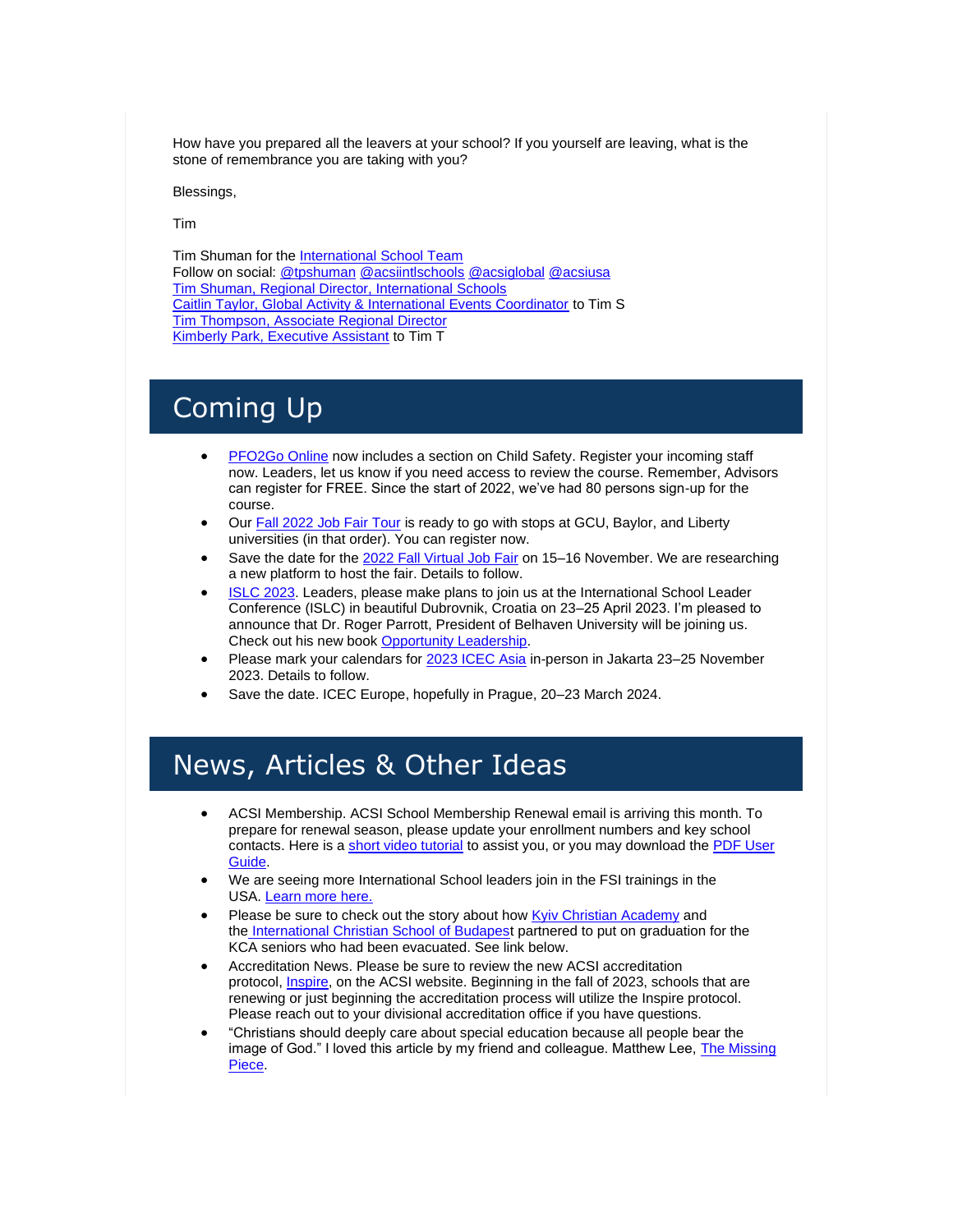- Some of you are saying goodbye to your graduating TCK child who is leaving the nest. I know how hard this is. Please read this article, [The Art of Letting Go,](http://link.acsi.org/c/7/eyJhaSI6ODcyOTMzMTMsImUiOiJ0aW1fc2h1bWFuQGFjc2kub3JnIiwicmkiOiJjb250YWN0LTViOGU4OGI4M2I2M2U4MTE4MGQwMDJiZmMwYTgwMTcyLWM0ZDhhMDJlMzY4ZjQ0YWE4YWI3ZTA0NTc5MjE0MjdmIiwicnEiOiIwMi1iMjIxNTgtNDJmNGUyMDFlZWRlNDM3ZDgwY2FlNzVhMWMyZDFmZGIiLCJwaCI6bnVsbCwibSI6dHJ1ZSwidWkiOiIyNCIsInVuIjoiIiwidSI6Imh0dHBzOi8vcmFpc2luZ3Rja3MuY29tLzIwMTcvMDkvMDgvdGhlLWFydC1vZi1sZXR0aW5nLWdvLz9fY2xkZWU9amV6Q25rLVd4bGRHUUFFTzR3a2RfOGpOZXBwNDlsZzc4TnRsemRMRnZLMDk4ZVFtOExnTDBlVnI3anNqV25laSZyZWNpcGllbnRpZD1jb250YWN0LTViOGU4OGI4M2I2M2U4MTE4MGQwMDJiZmMwYTgwMTcyLWM0ZDhhMDJlMzY4ZjQ0YWE4YWI3ZTA0NTc5MjE0MjdmJmVzaWQ9MzM3YjhmMjUtOWVlMi1lYzExLTgxMWMtMDAwZDNhMDFjZmQzIn0/xXwX3MCEh-xM2521ydIM6Q) by our friend MaDonna Maurer.
- This article, [Improving the induction of new staff in international schools,](http://link.acsi.org/c/7/eyJhaSI6ODcyOTMzMTMsImUiOiJ0aW1fc2h1bWFuQGFjc2kub3JnIiwicmkiOiJjb250YWN0LTViOGU4OGI4M2I2M2U4MTE4MGQwMDJiZmMwYTgwMTcyLWM0ZDhhMDJlMzY4ZjQ0YWE4YWI3ZTA0NTc5MjE0MjdmIiwicnEiOiIwMi1iMjIxNTgtNDJmNGUyMDFlZWRlNDM3ZDgwY2FlNzVhMWMyZDFmZGIiLCJwaCI6bnVsbCwibSI6dHJ1ZSwidWkiOiIyNSIsInVuIjoiIiwidSI6Imh0dHBzOi8vaXNjcmVzZWFyY2guY29tL2ltcHJvdmluZy10aGUtaW5kdWN0aW9uLW9mLW5ldy1zdGFmZi1pbi1pbnRlcm5hdGlvbmFsLXNjaG9vbHMvP19jbGRlZT1qZXpDbmstV3hsZEdRQUVPNHdrZF84ak5lcHA0OWxnNzhOdGx6ZExGdkswOThlUW04TGdMMGVWcjdqc2pXbmVpJnJlY2lwaWVudGlkPWNvbnRhY3QtNWI4ZTg4YjgzYjYzZTgxMTgwZDAwMmJmYzBhODAxNzItYzRkOGEwMmUzNjhmNDRhYThhYjdlMDQ1NzkyMTQyN2YmZXNpZD0zMzdiOGYyNS05ZWUyLWVjMTEtODExYy0wMDBkM2EwMWNmZDMifQ/1iZcbR3EhwjbGdLFqPaD7A) certainly presses home the importance of a well-thought out orientation program for your new staff. However, I believe it falls short in addressing the need to get your new staff's hearts and minds ready for what's ahead. **[PFO2Go](http://link.acsi.org/c/7/eyJhaSI6ODcyOTMzMTMsImUiOiJ0aW1fc2h1bWFuQGFjc2kub3JnIiwicmkiOiJjb250YWN0LTViOGU4OGI4M2I2M2U4MTE4MGQwMDJiZmMwYTgwMTcyLWM0ZDhhMDJlMzY4ZjQ0YWE4YWI3ZTA0NTc5MjE0MjdmIiwicnEiOiIwMi1iMjIxNTgtNDJmNGUyMDFlZWRlNDM3ZDgwY2FlNzVhMWMyZDFmZGIiLCJwaCI6bnVsbCwibSI6dHJ1ZSwidWkiOiIyNiIsInVuIjoiIiwidSI6Imh0dHBzOi8vd3d3LmFjc2kub3JnL2dsb2JhbC9pbnRlcm5hdGlvbmFsLXNjaG9vbHMvcGZvMmdvP19jbGRlZT1qZXpDbmstV3hsZEdRQUVPNHdrZF84ak5lcHA0OWxnNzhOdGx6ZExGdkswOThlUW04TGdMMGVWcjdqc2pXbmVpJnJlY2lwaWVudGlkPWNvbnRhY3QtNWI4ZTg4YjgzYjYzZTgxMTgwZDAwMmJmYzBhODAxNzItYzRkOGEwMmUzNjhmNDRhYThhYjdlMDQ1NzkyMTQyN2YmZXNpZD0zMzdiOGYyNS05ZWUyLWVjMTEtODExYy0wMDBkM2EwMWNmZDMifQ/n6HMrjx0yt5UKGqNtrGQ-A)** addresses that missing piece.
- Recruiter, have you checked out our new [Career Center Employee Manual?](http://link.acsi.org/c/7/eyJhaSI6ODcyOTMzMTMsImUiOiJ0aW1fc2h1bWFuQGFjc2kub3JnIiwicmkiOiJjb250YWN0LTViOGU4OGI4M2I2M2U4MTE4MGQwMDJiZmMwYTgwMTcyLWM0ZDhhMDJlMzY4ZjQ0YWE4YWI3ZTA0NTc5MjE0MjdmIiwicnEiOiIwMi1iMjIxNTgtNDJmNGUyMDFlZWRlNDM3ZDgwY2FlNzVhMWMyZDFmZGIiLCJwaCI6bnVsbCwibSI6dHJ1ZSwidWkiOiIyNyIsInVuIjoiIiwidSI6Imh0dHBzOi8vd3d3LmFjc2kub3JnL2RvY3MvZGVmYXVsdC1zb3VyY2UvZG9jdW1lbnRzL2Fjc2ktY2FyZWVyLWNlbnRlci1lbXBsb3llci1tYW51YWwucGRmPyZfY2xkZWU9amV6Q25rLVd4bGRHUUFFTzR3a2RfOGpOZXBwNDlsZzc4TnRsemRMRnZLMDk4ZVFtOExnTDBlVnI3anNqV25laSZyZWNpcGllbnRpZD1jb250YWN0LTViOGU4OGI4M2I2M2U4MTE4MGQwMDJiZmMwYTgwMTcyLWM0ZDhhMDJlMzY4ZjQ0YWE4YWI3ZTA0NTc5MjE0MjdmJmVzaWQ9MzM3YjhmMjUtOWVlMi1lYzExLTgxMWMtMDAwZDNhMDFjZmQzIn0/YJZ6b_QcKk0kjrHPSuxB5g) It covers everything about posting your jobs on the ACSI Career Center. And this [new support](http://link.acsi.org/c/7/eyJhaSI6ODcyOTMzMTMsImUiOiJ0aW1fc2h1bWFuQGFjc2kub3JnIiwicmkiOiJjb250YWN0LTViOGU4OGI4M2I2M2U4MTE4MGQwMDJiZmMwYTgwMTcyLWM0ZDhhMDJlMzY4ZjQ0YWE4YWI3ZTA0NTc5MjE0MjdmIiwicnEiOiIwMi1iMjIxNTgtNDJmNGUyMDFlZWRlNDM3ZDgwY2FlNzVhMWMyZDFmZGIiLCJwaCI6bnVsbCwibSI6dHJ1ZSwidWkiOiIyOCIsInVuIjoiIiwidSI6Imh0dHBzOi8veW1jYXJlZXJzLnplbmRlc2suY29tL2hjL2VuLXVzP19jbGRlZT1qZXpDbmstV3hsZEdRQUVPNHdrZF84ak5lcHA0OWxnNzhOdGx6ZExGdkswOThlUW04TGdMMGVWcjdqc2pXbmVpJnJlY2lwaWVudGlkPWNvbnRhY3QtNWI4ZTg4YjgzYjYzZTgxMTgwZDAwMmJmYzBhODAxNzItYzRkOGEwMmUzNjhmNDRhYThhYjdlMDQ1NzkyMTQyN2YmZXNpZD0zMzdiOGYyNS05ZWUyLWVjMTEtODExYy0wMDBkM2EwMWNmZDMifQ/opRpXVkTHgLVKgbJeQtXHg)  [page](http://link.acsi.org/c/7/eyJhaSI6ODcyOTMzMTMsImUiOiJ0aW1fc2h1bWFuQGFjc2kub3JnIiwicmkiOiJjb250YWN0LTViOGU4OGI4M2I2M2U4MTE4MGQwMDJiZmMwYTgwMTcyLWM0ZDhhMDJlMzY4ZjQ0YWE4YWI3ZTA0NTc5MjE0MjdmIiwicnEiOiIwMi1iMjIxNTgtNDJmNGUyMDFlZWRlNDM3ZDgwY2FlNzVhMWMyZDFmZGIiLCJwaCI6bnVsbCwibSI6dHJ1ZSwidWkiOiIyOCIsInVuIjoiIiwidSI6Imh0dHBzOi8veW1jYXJlZXJzLnplbmRlc2suY29tL2hjL2VuLXVzP19jbGRlZT1qZXpDbmstV3hsZEdRQUVPNHdrZF84ak5lcHA0OWxnNzhOdGx6ZExGdkswOThlUW04TGdMMGVWcjdqc2pXbmVpJnJlY2lwaWVudGlkPWNvbnRhY3QtNWI4ZTg4YjgzYjYzZTgxMTgwZDAwMmJmYzBhODAxNzItYzRkOGEwMmUzNjhmNDRhYThhYjdlMDQ1NzkyMTQyN2YmZXNpZD0zMzdiOGYyNS05ZWUyLWVjMTEtODExYy0wMDBkM2EwMWNmZDMifQ/opRpXVkTHgLVKgbJeQtXHg) also helps you make better use of the ACSI Career Center. And PS. We are praying with you during this challenging season of recruiting.
- Have you considered hosting a Student-Teacher at your school? Learn more about how your school can become a Placement School at **STAGE**, a ministry arm of Interaction International. You can also write directly to our friend [Sheryl O'Bryan](mailto:Sheryl%20O%E2%80%99Bryan%20%3csheryl.obryan@interactionintl.org%3e) to request more information. PS again…student teachers often turn into fulltime faculty.
- It's been so great to see some of our international schools participate this year in various ACSI Student Activities. Check out the [full list of options](http://link.acsi.org/c/7/eyJhaSI6ODcyOTMzMTMsImUiOiJ0aW1fc2h1bWFuQGFjc2kub3JnIiwicmkiOiJjb250YWN0LTViOGU4OGI4M2I2M2U4MTE4MGQwMDJiZmMwYTgwMTcyLWM0ZDhhMDJlMzY4ZjQ0YWE4YWI3ZTA0NTc5MjE0MjdmIiwicnEiOiIwMi1iMjIxNTgtNDJmNGUyMDFlZWRlNDM3ZDgwY2FlNzVhMWMyZDFmZGIiLCJwaCI6bnVsbCwibSI6dHJ1ZSwidWkiOiIzMCIsInVuIjoiIiwidSI6Imh0dHBzOi8vd3d3LmFjc2kub3JnL3N0dWRlbnQtYWN0aXZpdGllcy9ldmVudHM_X2NsZGVlPWplekNuay1XeGxkR1FBRU80d2tkXzhqTmVwcDQ5bGc3OE50bHpkTEZ2SzA5OGVRbThMZ0wwZVZyN2pzalduZWkmcmVjaXBpZW50aWQ9Y29udGFjdC01YjhlODhiODNiNjNlODExODBkMDAyYmZjMGE4MDE3Mi1jNGQ4YTAyZTM2OGY0NGFhOGFiN2UwNDU3OTIxNDI3ZiZlc2lkPTMzN2I4ZjI1LTllZTItZWMxMS04MTFjLTAwMGQzYTAxY2ZkMyJ9/vz05Tw3yjHP2zDt1mceOwg) and the Student Activities [Home](http://link.acsi.org/c/7/eyJhaSI6ODcyOTMzMTMsImUiOiJ0aW1fc2h1bWFuQGFjc2kub3JnIiwicmkiOiJjb250YWN0LTViOGU4OGI4M2I2M2U4MTE4MGQwMDJiZmMwYTgwMTcyLWM0ZDhhMDJlMzY4ZjQ0YWE4YWI3ZTA0NTc5MjE0MjdmIiwicnEiOiIwMi1iMjIxNTgtNDJmNGUyMDFlZWRlNDM3ZDgwY2FlNzVhMWMyZDFmZGIiLCJwaCI6bnVsbCwibSI6dHJ1ZSwidWkiOiIzMSIsInVuIjoiIiwidSI6Imh0dHBzOi8vd3d3LmFjc2kub3JnL2FjYWRlbWljLXByb2dyYW1zL3N0dWRlbnQtYWN0aXZpdGllcy9ob21lP19jbGRlZT1qZXpDbmstV3hsZEdRQUVPNHdrZF84ak5lcHA0OWxnNzhOdGx6ZExGdkswOThlUW04TGdMMGVWcjdqc2pXbmVpJnJlY2lwaWVudGlkPWNvbnRhY3QtNWI4ZTg4YjgzYjYzZTgxMTgwZDAwMmJmYzBhODAxNzItYzRkOGEwMmUzNjhmNDRhYThhYjdlMDQ1NzkyMTQyN2YmZXNpZD0zMzdiOGYyNS05ZWUyLWVjMTEtODExYy0wMDBkM2EwMWNmZDMifQ/fdH0N_TIKETCgSrzIjdNEw)  [Page.](http://link.acsi.org/c/7/eyJhaSI6ODcyOTMzMTMsImUiOiJ0aW1fc2h1bWFuQGFjc2kub3JnIiwicmkiOiJjb250YWN0LTViOGU4OGI4M2I2M2U4MTE4MGQwMDJiZmMwYTgwMTcyLWM0ZDhhMDJlMzY4ZjQ0YWE4YWI3ZTA0NTc5MjE0MjdmIiwicnEiOiIwMi1iMjIxNTgtNDJmNGUyMDFlZWRlNDM3ZDgwY2FlNzVhMWMyZDFmZGIiLCJwaCI6bnVsbCwibSI6dHJ1ZSwidWkiOiIzMSIsInVuIjoiIiwidSI6Imh0dHBzOi8vd3d3LmFjc2kub3JnL2FjYWRlbWljLXByb2dyYW1zL3N0dWRlbnQtYWN0aXZpdGllcy9ob21lP19jbGRlZT1qZXpDbmstV3hsZEdRQUVPNHdrZF84ak5lcHA0OWxnNzhOdGx6ZExGdkswOThlUW04TGdMMGVWcjdqc2pXbmVpJnJlY2lwaWVudGlkPWNvbnRhY3QtNWI4ZTg4YjgzYjYzZTgxMTgwZDAwMmJmYzBhODAxNzItYzRkOGEwMmUzNjhmNDRhYThhYjdlMDQ1NzkyMTQyN2YmZXNpZD0zMzdiOGYyNS05ZWUyLWVjMTEtODExYy0wMDBkM2EwMWNmZDMifQ/fdH0N_TIKETCgSrzIjdNEw) Most, if not all, have a virtual option and international schools are heartily welcome!
- The latest [International School Leader Magazine,](http://link.acsi.org/c/7/eyJhaSI6ODcyOTMzMTMsImUiOiJ0aW1fc2h1bWFuQGFjc2kub3JnIiwicmkiOiJjb250YWN0LTViOGU4OGI4M2I2M2U4MTE4MGQwMDJiZmMwYTgwMTcyLWM0ZDhhMDJlMzY4ZjQ0YWE4YWI3ZTA0NTc5MjE0MjdmIiwicnEiOiIwMi1iMjIxNTgtNDJmNGUyMDFlZWRlNDM3ZDgwY2FlNzVhMWMyZDFmZGIiLCJwaCI6bnVsbCwibSI6dHJ1ZSwidWkiOiIzMiIsInVuIjoiIiwidSI6Imh0dHBzOi8vd3d3LmZsaXBzbmFjay5jb20vaXNsbWFnYXppbmUvaW50ZXJuYXRpb25hbC1zY2hvb2wtbGVhZGVyLW1hZ2F6aW5lLWp1bmUtMjIuaHRtbD9fY2xkZWU9amV6Q25rLVd4bGRHUUFFTzR3a2RfOGpOZXBwNDlsZzc4TnRsemRMRnZLMDk4ZVFtOExnTDBlVnI3anNqV25laSZyZWNpcGllbnRpZD1jb250YWN0LTViOGU4OGI4M2I2M2U4MTE4MGQwMDJiZmMwYTgwMTcyLWM0ZDhhMDJlMzY4ZjQ0YWE4YWI3ZTA0NTc5MjE0MjdmJmVzaWQ9MzM3YjhmMjUtOWVlMi1lYzExLTgxMWMtMDAwZDNhMDFjZmQzIn0/Iz-njhQ8OXO9Asbabs4rkw) June 2022
- The latest [International Teacher Magazine,](http://link.acsi.org/c/7/eyJhaSI6ODcyOTMzMTMsImUiOiJ0aW1fc2h1bWFuQGFjc2kub3JnIiwicmkiOiJjb250YWN0LTViOGU4OGI4M2I2M2U4MTE4MGQwMDJiZmMwYTgwMTcyLWM0ZDhhMDJlMzY4ZjQ0YWE4YWI3ZTA0NTc5MjE0MjdmIiwicnEiOiIwMi1iMjIxNTgtNDJmNGUyMDFlZWRlNDM3ZDgwY2FlNzVhMWMyZDFmZGIiLCJwaCI6bnVsbCwibSI6dHJ1ZSwidWkiOiIzMyIsInVuIjoiIiwidSI6Imh0dHBzOi8vY29uc2lsaXVtZWR1Y2F0aW9uLmNvbS9pdG0vMjAyMi8wNS8yOC9qdW5lLTIwMjIvP19jbGRlZT1qZXpDbmstV3hsZEdRQUVPNHdrZF84ak5lcHA0OWxnNzhOdGx6ZExGdkswOThlUW04TGdMMGVWcjdqc2pXbmVpJnJlY2lwaWVudGlkPWNvbnRhY3QtNWI4ZTg4YjgzYjYzZTgxMTgwZDAwMmJmYzBhODAxNzItYzRkOGEwMmUzNjhmNDRhYThhYjdlMDQ1NzkyMTQyN2YmZXNpZD0zMzdiOGYyNS05ZWUyLWVjMTEtODExYy0wMDBkM2EwMWNmZDMifQ/pWtR0MoiXCJAVB_n8dnHkQ) June 2022
- When I taught Middle School, I used to run [Balsa Wood Bridge Building Competitions.](http://link.acsi.org/c/7/eyJhaSI6ODcyOTMzMTMsImUiOiJ0aW1fc2h1bWFuQGFjc2kub3JnIiwicmkiOiJjb250YWN0LTViOGU4OGI4M2I2M2U4MTE4MGQwMDJiZmMwYTgwMTcyLWM0ZDhhMDJlMzY4ZjQ0YWE4YWI3ZTA0NTc5MjE0MjdmIiwicnEiOiIwMi1iMjIxNTgtNDJmNGUyMDFlZWRlNDM3ZDgwY2FlNzVhMWMyZDFmZGIiLCJwaCI6bnVsbCwibSI6dHJ1ZSwidWkiOiIzNCIsInVuIjoiIiwidSI6Imh0dHBzOi8vd3d3LmZsaWNrci5jb20vcGhvdG9zLzk0NTY4MTI1QE4wNi9hbGJ1bXMvNzIxNzc3MjAyOTkxMjgxNzg_X2NsZGVlPWplekNuay1XeGxkR1FBRU80d2tkXzhqTmVwcDQ5bGc3OE50bHpkTEZ2SzA5OGVRbThMZ0wwZVZyN2pzalduZWkmcmVjaXBpZW50aWQ9Y29udGFjdC01YjhlODhiODNiNjNlODExODBkMDAyYmZjMGE4MDE3Mi1jNGQ4YTAyZTM2OGY0NGFhOGFiN2UwNDU3OTIxNDI3ZiZlc2lkPTMzN2I4ZjI1LTllZTItZWMxMS04MTFjLTAwMGQzYTAxY2ZkMyJ9/AMmQL3VcXtLpsWoXBVCf6g) Well, [this young man](http://link.acsi.org/c/7/eyJhaSI6ODcyOTMzMTMsImUiOiJ0aW1fc2h1bWFuQGFjc2kub3JnIiwicmkiOiJjb250YWN0LTViOGU4OGI4M2I2M2U4MTE4MGQwMDJiZmMwYTgwMTcyLWM0ZDhhMDJlMzY4ZjQ0YWE4YWI3ZTA0NTc5MjE0MjdmIiwicnEiOiIwMi1iMjIxNTgtNDJmNGUyMDFlZWRlNDM3ZDgwY2FlNzVhMWMyZDFmZGIiLCJwaCI6bnVsbCwibSI6dHJ1ZSwidWkiOiIzNSIsInVuIjoiIiwidSI6Imh0dHBzOi8vdHdpdHRlci5jb20vVGFuc3VZZWdlbi9zdGF0dXMvMTUyODY1NTE0NjUxMDQ1MDY4OD9fY2xkZWU9amV6Q25rLVd4bGRHUUFFTzR3a2RfOGpOZXBwNDlsZzc4TnRsemRMRnZLMDk4ZVFtOExnTDBlVnI3anNqV25laSZyZWNpcGllbnRpZD1jb250YWN0LTViOGU4OGI4M2I2M2U4MTE4MGQwMDJiZmMwYTgwMTcyLWM0ZDhhMDJlMzY4ZjQ0YWE4YWI3ZTA0NTc5MjE0MjdmJmVzaWQ9MzM3YjhmMjUtOWVlMi1lYzExLTgxMWMtMDAwZDNhMDFjZmQzIn0/aK38TO2AIrM4IJwVRQqboA) went way beyond balsa wood and wins the contest for design and detail!
- What?? [The Churches of Antarctica.](http://link.acsi.org/c/7/eyJhaSI6ODcyOTMzMTMsImUiOiJ0aW1fc2h1bWFuQGFjc2kub3JnIiwicmkiOiJjb250YWN0LTViOGU4OGI4M2I2M2U4MTE4MGQwMDJiZmMwYTgwMTcyLWM0ZDhhMDJlMzY4ZjQ0YWE4YWI3ZTA0NTc5MjE0MjdmIiwicnEiOiIwMi1iMjIxNTgtNDJmNGUyMDFlZWRlNDM3ZDgwY2FlNzVhMWMyZDFmZGIiLCJwaCI6bnVsbCwibSI6dHJ1ZSwidWkiOiIzNiIsInVuIjoiIiwidSI6Imh0dHBzOi8vd3d3LmFtdXNpbmdwbGFuZXQuY29tLzIwMjIvMDUvdGhlLWNodXJjaGVzLW9mLWFudGFyY3RpY2EuaHRtbD9fY2xkZWU9amV6Q25rLVd4bGRHUUFFTzR3a2RfOGpOZXBwNDlsZzc4TnRsemRMRnZLMDk4ZVFtOExnTDBlVnI3anNqV25laSZyZWNpcGllbnRpZD1jb250YWN0LTViOGU4OGI4M2I2M2U4MTE4MGQwMDJiZmMwYTgwMTcyLWM0ZDhhMDJlMzY4ZjQ0YWE4YWI3ZTA0NTc5MjE0MjdmJmVzaWQ9MzM3YjhmMjUtOWVlMi1lYzExLTgxMWMtMDAwZDNhMDFjZmQzIn0/-ssgw9Ei9-IOVKALERvhpQ) Will someone let me know if there are any international Christian schools there and if they have any beaches?
- To my fellow coffee-devotees, enjoy this [Italian coffee machine museum.](http://link.acsi.org/c/7/eyJhaSI6ODcyOTMzMTMsImUiOiJ0aW1fc2h1bWFuQGFjc2kub3JnIiwicmkiOiJjb250YWN0LTViOGU4OGI4M2I2M2U4MTE4MGQwMDJiZmMwYTgwMTcyLWM0ZDhhMDJlMzY4ZjQ0YWE4YWI3ZTA0NTc5MjE0MjdmIiwicnEiOiIwMi1iMjIxNTgtNDJmNGUyMDFlZWRlNDM3ZDgwY2FlNzVhMWMyZDFmZGIiLCJwaCI6bnVsbCwibSI6dHJ1ZSwidWkiOiIzNyIsInVuIjoiIiwidSI6Imh0dHBzOi8vd3d3LmVzcHJlc3NvbWFkZWluaXRhbHkuY29tL2dhbGxlcmlhLWNvbGxlemlvbmUtZW5yaWNvLW1hbHRvbmkuYXNwP19jbGRlZT1qZXpDbmstV3hsZEdRQUVPNHdrZF84ak5lcHA0OWxnNzhOdGx6ZExGdkswOThlUW04TGdMMGVWcjdqc2pXbmVpJnJlY2lwaWVudGlkPWNvbnRhY3QtNWI4ZTg4YjgzYjYzZTgxMTgwZDAwMmJmYzBhODAxNzItYzRkOGEwMmUzNjhmNDRhYThhYjdlMDQ1NzkyMTQyN2YmZXNpZD0zMzdiOGYyNS05ZWUyLWVjMTEtODExYy0wMDBkM2EwMWNmZDMifQ/vR8-nPjtawZDJ4-nPFweIQ) Who knew a coffee machine could be so beautiful.

# Headship Openings Only

- **NEW.** Bandung Alliance Intercultural School, Indonesia. [Learn more here.](http://link.acsi.org/c/7/eyJhaSI6ODcyOTMzMTMsImUiOiJ0aW1fc2h1bWFuQGFjc2kub3JnIiwicmkiOiJjb250YWN0LTViOGU4OGI4M2I2M2U4MTE4MGQwMDJiZmMwYTgwMTcyLWM0ZDhhMDJlMzY4ZjQ0YWE4YWI3ZTA0NTc5MjE0MjdmIiwicnEiOiIwMi1iMjIxNTgtNDJmNGUyMDFlZWRlNDM3ZDgwY2FlNzVhMWMyZDFmZGIiLCJwaCI6bnVsbCwibSI6dHJ1ZSwidWkiOiIzOCIsInVuIjoiIiwidSI6Imh0dHBzOi8vd3d3Lm5pY3Mub3JnL2NhcmVlci1vcHBvcnR1bml0aWVzL2JhbmR1bmctYWxsaWFuY2UtaW50ZXJuYXRpb25hbC1zY2hvb2wvYWRtaW5pc3RyYXRvci1zY2hvb2wtZGlyZWN0b3IvP19jbGRlZT1qZXpDbmstV3hsZEdRQUVPNHdrZF84ak5lcHA0OWxnNzhOdGx6ZExGdkswOThlUW04TGdMMGVWcjdqc2pXbmVpJnJlY2lwaWVudGlkPWNvbnRhY3QtNWI4ZTg4YjgzYjYzZTgxMTgwZDAwMmJmYzBhODAxNzItYzRkOGEwMmUzNjhmNDRhYThhYjdlMDQ1NzkyMTQyN2YmZXNpZD0zMzdiOGYyNS05ZWUyLWVjMTEtODExYy0wMDBkM2EwMWNmZDMifQ/M5VLLzitsIEU1Ce5pJrzMw)
- **NEW.** Carthage Classical Academy, Tunisia. [Learn more here.](http://link.acsi.org/c/7/eyJhaSI6ODcyOTMzMTMsImUiOiJ0aW1fc2h1bWFuQGFjc2kub3JnIiwicmkiOiJjb250YWN0LTViOGU4OGI4M2I2M2U4MTE4MGQwMDJiZmMwYTgwMTcyLWM0ZDhhMDJlMzY4ZjQ0YWE4YWI3ZTA0NTc5MjE0MjdmIiwicnEiOiIwMi1iMjIxNTgtNDJmNGUyMDFlZWRlNDM3ZDgwY2FlNzVhMWMyZDFmZGIiLCJwaCI6bnVsbCwibSI6dHJ1ZSwidWkiOiIzOSIsInVuIjoiIiwidSI6Imh0dHBzOi8vZG9jcy5nb29nbGUuY29tL2RvY3VtZW50L2QvMS1PVWVFcVVWbE9ObnZRTGtTUnR0LTR6Y3kxRmhJbHFxOFJ5YTNYNHZRQ0kvZWRpdD9fY2xkZWU9amV6Q25rLVd4bGRHUUFFTzR3a2RfOGpOZXBwNDlsZzc4TnRsemRMRnZLMDk4ZVFtOExnTDBlVnI3anNqV25laSZyZWNpcGllbnRpZD1jb250YWN0LTViOGU4OGI4M2I2M2U4MTE4MGQwMDJiZmMwYTgwMTcyLWM0ZDhhMDJlMzY4ZjQ0YWE4YWI3ZTA0NTc5MjE0MjdmJmVzaWQ9MzM3YjhmMjUtOWVlMi1lYzExLTgxMWMtMDAwZDNhMDFjZmQzIn0/AV-tzsXbyEdlis68eKDXrg)
- Caspian Academy, Azerbaijan. [Learn more here.](http://link.acsi.org/c/7/eyJhaSI6ODcyOTMzMTMsImUiOiJ0aW1fc2h1bWFuQGFjc2kub3JnIiwicmkiOiJjb250YWN0LTViOGU4OGI4M2I2M2U4MTE4MGQwMDJiZmMwYTgwMTcyLWM0ZDhhMDJlMzY4ZjQ0YWE4YWI3ZTA0NTc5MjE0MjdmIiwicnEiOiIwMi1iMjIxNTgtNDJmNGUyMDFlZWRlNDM3ZDgwY2FlNzVhMWMyZDFmZGIiLCJwaCI6bnVsbCwibSI6dHJ1ZSwidWkiOiI0MCIsInVuIjoiIiwidSI6Imh0dHBzOi8vd3d3Lmdsb2JhbHNjaG9vbHNlYXJjaGVzLm9yZy9sZWFkZXJzaGlwLXNlYXJjaGVzL2hlYWQtb2Ytc2Nob29sLWNhc3BpYW4tYWNhZGVteS1hemVyYmFpamFuP19jbGRlZT1qZXpDbmstV3hsZEdRQUVPNHdrZF84ak5lcHA0OWxnNzhOdGx6ZExGdkswOThlUW04TGdMMGVWcjdqc2pXbmVpJnJlY2lwaWVudGlkPWNvbnRhY3QtNWI4ZTg4YjgzYjYzZTgxMTgwZDAwMmJmYzBhODAxNzItYzRkOGEwMmUzNjhmNDRhYThhYjdlMDQ1NzkyMTQyN2YmZXNpZD0zMzdiOGYyNS05ZWUyLWVjMTEtODExYy0wMDBkM2EwMWNmZDMifQ/ZyDfKY8ZJlEWfFuSkU134g)
- **NEW.** Crossroads Christian Academy, Panama. [Learn more here.](http://link.acsi.org/c/7/eyJhaSI6ODcyOTMzMTMsImUiOiJ0aW1fc2h1bWFuQGFjc2kub3JnIiwicmkiOiJjb250YWN0LTViOGU4OGI4M2I2M2U4MTE4MGQwMDJiZmMwYTgwMTcyLWM0ZDhhMDJlMzY4ZjQ0YWE4YWI3ZTA0NTc5MjE0MjdmIiwicnEiOiIwMi1iMjIxNTgtNDJmNGUyMDFlZWRlNDM3ZDgwY2FlNzVhMWMyZDFmZGIiLCJwaCI6bnVsbCwibSI6dHJ1ZSwidWkiOiI0MSIsInVuIjoiIiwidSI6Imh0dHBzOi8vd3d3Lmdsb2JhbHNjaG9vbHNlYXJjaGVzLm9yZy9sZWFkZXJzaGlwLXNlYXJjaGVzL2RpcmVjdG9yLXBhbmFtYS1jaXR5LXBhbmFtYT9fY2xkZWU9amV6Q25rLVd4bGRHUUFFTzR3a2RfOGpOZXBwNDlsZzc4TnRsemRMRnZLMDk4ZVFtOExnTDBlVnI3anNqV25laSZyZWNpcGllbnRpZD1jb250YWN0LTViOGU4OGI4M2I2M2U4MTE4MGQwMDJiZmMwYTgwMTcyLWM0ZDhhMDJlMzY4ZjQ0YWE4YWI3ZTA0NTc5MjE0MjdmJmVzaWQ9MzM3YjhmMjUtOWVlMi1lYzExLTgxMWMtMDAwZDNhMDFjZmQzIn0/-kl26wQZOMvqLBNr-0Lf3Q)
- El Camino Academy, Bogota, Colombia. [Learn more here.](http://link.acsi.org/c/7/eyJhaSI6ODcyOTMzMTMsImUiOiJ0aW1fc2h1bWFuQGFjc2kub3JnIiwicmkiOiJjb250YWN0LTViOGU4OGI4M2I2M2U4MTE4MGQwMDJiZmMwYTgwMTcyLWM0ZDhhMDJlMzY4ZjQ0YWE4YWI3ZTA0NTc5MjE0MjdmIiwicnEiOiIwMi1iMjIxNTgtNDJmNGUyMDFlZWRlNDM3ZDgwY2FlNzVhMWMyZDFmZGIiLCJwaCI6bnVsbCwibSI6dHJ1ZSwidWkiOiI0MiIsInVuIjoiIiwidSI6Imh0dHBzOi8vd3d3Lmdsb2JhbHNjaG9vbHNlYXJjaGVzLm9yZy9sZWFkZXJzaGlwLXNlYXJjaGVzL2dlbmVyYWwtZGlyZWN0b3ItYm9nb3RhLWNvbG9tYmlhP19jbGRlZT1qZXpDbmstV3hsZEdRQUVPNHdrZF84ak5lcHA0OWxnNzhOdGx6ZExGdkswOThlUW04TGdMMGVWcjdqc2pXbmVpJnJlY2lwaWVudGlkPWNvbnRhY3QtNWI4ZTg4YjgzYjYzZTgxMTgwZDAwMmJmYzBhODAxNzItYzRkOGEwMmUzNjhmNDRhYThhYjdlMDQ1NzkyMTQyN2YmZXNpZD0zMzdiOGYyNS05ZWUyLWVjMTEtODExYy0wMDBkM2EwMWNmZDMifQ/uFuvE1YFYuZqXbDSUzS0wA)
- Evangelical Christian Academy, Spain. [Learn more here.](http://link.acsi.org/c/7/eyJhaSI6ODcyOTMzMTMsImUiOiJ0aW1fc2h1bWFuQGFjc2kub3JnIiwicmkiOiJjb250YWN0LTViOGU4OGI4M2I2M2U4MTE4MGQwMDJiZmMwYTgwMTcyLWM0ZDhhMDJlMzY4ZjQ0YWE4YWI3ZTA0NTc5MjE0MjdmIiwicnEiOiIwMi1iMjIxNTgtNDJmNGUyMDFlZWRlNDM3ZDgwY2FlNzVhMWMyZDFmZGIiLCJwaCI6bnVsbCwibSI6dHJ1ZSwidWkiOiI0MyIsInVuIjoiIiwidSI6Imh0dHBzOi8vbmV3LmVjYXNwYWluLmNvbS90aGUtZGlyZWN0b3Itb2YtdGhlLWV2YW5nZWxpY2FsLWNocmlzdGlhbi1hY2FkZW15Lz9fY2xkZWU9amV6Q25rLVd4bGRHUUFFTzR3a2RfOGpOZXBwNDlsZzc4TnRsemRMRnZLMDk4ZVFtOExnTDBlVnI3anNqV25laSZyZWNpcGllbnRpZD1jb250YWN0LTViOGU4OGI4M2I2M2U4MTE4MGQwMDJiZmMwYTgwMTcyLWM0ZDhhMDJlMzY4ZjQ0YWE4YWI3ZTA0NTc5MjE0MjdmJmVzaWQ9MzM3YjhmMjUtOWVlMi1lYzExLTgxMWMtMDAwZDNhMDFjZmQzIn0/ALGcadENlaAzwfPum1rccQ)
- Faith International Academy, Philippines. [Learn more here.](http://link.acsi.org/c/7/eyJhaSI6ODcyOTMzMTMsImUiOiJ0aW1fc2h1bWFuQGFjc2kub3JnIiwicmkiOiJjb250YWN0LTViOGU4OGI4M2I2M2U4MTE4MGQwMDJiZmMwYTgwMTcyLWM0ZDhhMDJlMzY4ZjQ0YWE4YWI3ZTA0NTc5MjE0MjdmIiwicnEiOiIwMi1iMjIxNTgtNDJmNGUyMDFlZWRlNDM3ZDgwY2FlNzVhMWMyZDFmZGIiLCJwaCI6bnVsbCwibSI6dHJ1ZSwidWkiOiI0NCIsInVuIjoiIiwidSI6Imh0dHBzOi8vZG9jcy5nb29nbGUuY29tL2RvY3VtZW50L2QvMVk4Slk0LV9UbmdOWE9lZkt3Um8wY0xRd293ZDdRX1ZmdVFPUmJOQ3h2M00vZWRpdD9fY2xkZWU9amV6Q25rLVd4bGRHUUFFTzR3a2RfOGpOZXBwNDlsZzc4TnRsemRMRnZLMDk4ZVFtOExnTDBlVnI3anNqV25laSZyZWNpcGllbnRpZD1jb250YWN0LTViOGU4OGI4M2I2M2U4MTE4MGQwMDJiZmMwYTgwMTcyLWM0ZDhhMDJlMzY4ZjQ0YWE4YWI3ZTA0NTc5MjE0MjdmJmVzaWQ9MzM3YjhmMjUtOWVlMi1lYzExLTgxMWMtMDAwZDNhMDFjZmQzIn0/xDAy7MHq4fq48VzHGPeTOA)
- Holy Lands Ministry Schools, Israel. [Learn more here.](http://link.acsi.org/c/7/eyJhaSI6ODcyOTMzMTMsImUiOiJ0aW1fc2h1bWFuQGFjc2kub3JnIiwicmkiOiJjb250YWN0LTViOGU4OGI4M2I2M2U4MTE4MGQwMDJiZmMwYTgwMTcyLWM0ZDhhMDJlMzY4ZjQ0YWE4YWI3ZTA0NTc5MjE0MjdmIiwicnEiOiIwMi1iMjIxNTgtNDJmNGUyMDFlZWRlNDM3ZDgwY2FlNzVhMWMyZDFmZGIiLCJwaCI6bnVsbCwibSI6dHJ1ZSwidWkiOiI0NSIsInVuIjoiIiwidSI6Imh0dHBzOi8vd3d3Lmdsb2JhbHNjaG9vbHNlYXJjaGVzLm9yZy9sZWFkZXJzaGlwLXNlYXJjaGVzL2V4ZWN1dGl2ZS1kaXJlY3Rvci1ob2x5LWxhbmQtbWluaXN0cmllcy1zY2hvb2xzLXBhbGVzdGluZT9fY2xkZWU9amV6Q25rLVd4bGRHUUFFTzR3a2RfOGpOZXBwNDlsZzc4TnRsemRMRnZLMDk4ZVFtOExnTDBlVnI3anNqV25laSZyZWNpcGllbnRpZD1jb250YWN0LTViOGU4OGI4M2I2M2U4MTE4MGQwMDJiZmMwYTgwMTcyLWM0ZDhhMDJlMzY4ZjQ0YWE4YWI3ZTA0NTc5MjE0MjdmJmVzaWQ9MzM3YjhmMjUtOWVlMi1lYzExLTgxMWMtMDAwZDNhMDFjZmQzIn0/HrdmJDd31-jGlAFJdFKEzQ)
- Hope Academy, Bishkek. [Learn more here.](http://link.acsi.org/c/7/eyJhaSI6ODcyOTMzMTMsImUiOiJ0aW1fc2h1bWFuQGFjc2kub3JnIiwicmkiOiJjb250YWN0LTViOGU4OGI4M2I2M2U4MTE4MGQwMDJiZmMwYTgwMTcyLWM0ZDhhMDJlMzY4ZjQ0YWE4YWI3ZTA0NTc5MjE0MjdmIiwicnEiOiIwMi1iMjIxNTgtNDJmNGUyMDFlZWRlNDM3ZDgwY2FlNzVhMWMyZDFmZGIiLCJwaCI6bnVsbCwibSI6dHJ1ZSwidWkiOiI0NiIsInVuIjoiIiwidSI6Imh0dHBzOi8vd3d3Lmdsb2JhbHNjaG9vbHNlYXJjaGVzLm9yZy9sZWFkZXJzaGlwLXNlYXJjaGVzL2RpcmVjdG9yLWJpc2hrZWsta3lyZ3l6LXJlcHVibGljP19jbGRlZT1qZXpDbmstV3hsZEdRQUVPNHdrZF84ak5lcHA0OWxnNzhOdGx6ZExGdkswOThlUW04TGdMMGVWcjdqc2pXbmVpJnJlY2lwaWVudGlkPWNvbnRhY3QtNWI4ZTg4YjgzYjYzZTgxMTgwZDAwMmJmYzBhODAxNzItYzRkOGEwMmUzNjhmNDRhYThhYjdlMDQ1NzkyMTQyN2YmZXNpZD0zMzdiOGYyNS05ZWUyLWVjMTEtODExYy0wMDBkM2EwMWNmZDMifQ/60kGM4nGCihICZLSw0SADA)
- Lazarus Academy, Honduras. [Learn more here.](http://link.acsi.org/c/7/eyJhaSI6ODcyOTMzMTMsImUiOiJ0aW1fc2h1bWFuQGFjc2kub3JnIiwicmkiOiJjb250YWN0LTViOGU4OGI4M2I2M2U4MTE4MGQwMDJiZmMwYTgwMTcyLWM0ZDhhMDJlMzY4ZjQ0YWE4YWI3ZTA0NTc5MjE0MjdmIiwicnEiOiIwMi1iMjIxNTgtNDJmNGUyMDFlZWRlNDM3ZDgwY2FlNzVhMWMyZDFmZGIiLCJwaCI6bnVsbCwibSI6dHJ1ZSwidWkiOiI0NyIsInVuIjoiIiwidSI6Imh0dHBzOi8vd3d3Lm1pc3Npb25sYXphcnVzLm9yZy9jYXJlZXJzL2pvYnMvam9iLXBvc3QtZGVmYXVsdC9-Ym9hcmQvam9iLXBvc3RzcHVlc3Rvcy1kZS1jYXJyZXJhL3Bvc3QvaGVhZC1vZi1zY2hvb2w_X2NsZGVlPWplekNuay1XeGxkR1FBRU80d2tkXzhqTmVwcDQ5bGc3OE50bHpkTEZ2SzA5OGVRbThMZ0wwZVZyN2pzalduZWkmcmVjaXBpZW50aWQ9Y29udGFjdC01YjhlODhiODNiNjNlODExODBkMDAyYmZjMGE4MDE3Mi1jNGQ4YTAyZTM2OGY0NGFhOGFiN2UwNDU3OTIxNDI3ZiZlc2lkPTMzN2I4ZjI1LTllZTItZWMxMS04MTFjLTAwMGQzYTAxY2ZkMyJ9/HzqqlE9s6WD9tzYKZYxU0A)
- Ukarumpa International Academy, Papua New Guinea. [Learn more here.](http://link.acsi.org/c/7/eyJhaSI6ODcyOTMzMTMsImUiOiJ0aW1fc2h1bWFuQGFjc2kub3JnIiwicmkiOiJjb250YWN0LTViOGU4OGI4M2I2M2U4MTE4MGQwMDJiZmMwYTgwMTcyLWM0ZDhhMDJlMzY4ZjQ0YWE4YWI3ZTA0NTc5MjE0MjdmIiwicnEiOiIwMi1iMjIxNTgtNDJmNGUyMDFlZWRlNDM3ZDgwY2FlNzVhMWMyZDFmZGIiLCJwaCI6bnVsbCwibSI6dHJ1ZSwidWkiOiI0OCIsInVuIjoiIiwidSI6Imh0dHBzOi8vdWthcnVtcGFpbnRlcm5hdGlvbmFsc2Nob29sLm9yZy9zZXJ2ZS1hdC11aXMvP19jbGRlZT1qZXpDbmstV3hsZEdRQUVPNHdrZF84ak5lcHA0OWxnNzhOdGx6ZExGdkswOThlUW04TGdMMGVWcjdqc2pXbmVpJnJlY2lwaWVudGlkPWNvbnRhY3QtNWI4ZTg4YjgzYjYzZTgxMTgwZDAwMmJmYzBhODAxNzItYzRkOGEwMmUzNjhmNDRhYThhYjdlMDQ1NzkyMTQyN2YmZXNpZD0zMzdiOGYyNS05ZWUyLWVjMTEtODExYy0wMDBkM2EwMWNmZDMifQ/hDljI2c0p7vcWcKwlvWW_w)
- **NEW.** Yongsan International School of Seoul, Korea. [Learn more here.](http://link.acsi.org/c/7/eyJhaSI6ODcyOTMzMTMsImUiOiJ0aW1fc2h1bWFuQGFjc2kub3JnIiwicmkiOiJjb250YWN0LTViOGU4OGI4M2I2M2U4MTE4MGQwMDJiZmMwYTgwMTcyLWM0ZDhhMDJlMzY4ZjQ0YWE4YWI3ZTA0NTc5MjE0MjdmIiwicnEiOiIwMi1iMjIxNTgtNDJmNGUyMDFlZWRlNDM3ZDgwY2FlNzVhMWMyZDFmZGIiLCJwaCI6bnVsbCwibSI6dHJ1ZSwidWkiOiI0OSIsInVuIjoiIiwidSI6Imh0dHBzOi8vd3d3Lm5pY3Mub3JnL2NhcmVlci1vcHBvcnR1bml0aWVzL3lvbmdzYW4taW50ZXJuYXRpb25hbC1zY2hvb2wvYWRtaW5pc3RyYXRvci1zY2hvb2wtZGlyZWN0b3IvP19jbGRlZT1qZXpDbmstV3hsZEdRQUVPNHdrZF84ak5lcHA0OWxnNzhOdGx6ZExGdkswOThlUW04TGdMMGVWcjdqc2pXbmVpJnJlY2lwaWVudGlkPWNvbnRhY3QtNWI4ZTg4YjgzYjYzZTgxMTgwZDAwMmJmYzBhODAxNzItYzRkOGEwMmUzNjhmNDRhYThhYjdlMDQ1NzkyMTQyN2YmZXNpZD0zMzdiOGYyNS05ZWUyLWVjMTEtODExYy0wMDBkM2EwMWNmZDMifQ/9BnoOSnpCBrn_xHHkvUqYg)

The ACSI job board is currently showing nearly [6655 resumes](http://link.acsi.org/c/7/eyJhaSI6ODcyOTMzMTMsImUiOiJ0aW1fc2h1bWFuQGFjc2kub3JnIiwicmkiOiJjb250YWN0LTViOGU4OGI4M2I2M2U4MTE4MGQwMDJiZmMwYTgwMTcyLWM0ZDhhMDJlMzY4ZjQ0YWE4YWI3ZTA0NTc5MjE0MjdmIiwicnEiOiIwMi1iMjIxNTgtNDJmNGUyMDFlZWRlNDM3ZDgwY2FlNzVhMWMyZDFmZGIiLCJwaCI6bnVsbCwibSI6dHJ1ZSwidWkiOiI1MCIsInVuIjoiIiwidSI6Imh0dHBzOi8vY2FyZWVycy5hY3NpLm9yZy9lbXBsb3llci9yZXN1bWVzL3Jlc3VsdHMvP19jbGRlZT1qZXpDbmstV3hsZEdRQUVPNHdrZF84ak5lcHA0OWxnNzhOdGx6ZExGdkswOThlUW04TGdMMGVWcjdqc2pXbmVpJnJlY2lwaWVudGlkPWNvbnRhY3QtNWI4ZTg4YjgzYjYzZTgxMTgwZDAwMmJmYzBhODAxNzItYzRkOGEwMmUzNjhmNDRhYThhYjdlMDQ1NzkyMTQyN2YmZXNpZD0zMzdiOGYyNS05ZWUyLWVjMTEtODExYy0wMDBkM2EwMWNmZDMifQ/JsFxzqvdpuyXiasLM15nQA) from job seekers! You will need to login to see those results.

If you have a head of school opening coming up, please let me know. Be sure to check our [member school vacancy pages](http://link.acsi.org/c/7/eyJhaSI6ODcyOTMzMTMsImUiOiJ0aW1fc2h1bWFuQGFjc2kub3JnIiwicmkiOiJjb250YWN0LTViOGU4OGI4M2I2M2U4MTE4MGQwMDJiZmMwYTgwMTcyLWM0ZDhhMDJlMzY4ZjQ0YWE4YWI3ZTA0NTc5MjE0MjdmIiwicnEiOiIwMi1iMjIxNTgtNDJmNGUyMDFlZWRlNDM3ZDgwY2FlNzVhMWMyZDFmZGIiLCJwaCI6bnVsbCwibSI6dHJ1ZSwidWkiOiI1MSIsInVuIjoiIiwidSI6Imh0dHBzOi8vY29tbXVuaXR5LmFjc2kub3JnL2dsb2JhbC9pbnRlcm5hdGlvbmFsL2lzai12YWM_X2NsZGVlPWplekNuay1XeGxkR1FBRU80d2tkXzhqTmVwcDQ5bGc3OE50bHpkTEZ2SzA5OGVRbThMZ0wwZVZyN2pzalduZWkmcmVjaXBpZW50aWQ9Y29udGFjdC01YjhlODhiODNiNjNlODExODBkMDAyYmZjMGE4MDE3Mi1jNGQ4YTAyZTM2OGY0NGFhOGFiN2UwNDU3OTIxNDI3ZiZlc2lkPTMzN2I4ZjI1LTllZTItZWMxMS04MTFjLTAwMGQzYTAxY2ZkMyJ9/GEkCo5nkBxc0pRAfm48knA) as well as the [ACSI Job Board.](http://link.acsi.org/c/7/eyJhaSI6ODcyOTMzMTMsImUiOiJ0aW1fc2h1bWFuQGFjc2kub3JnIiwicmkiOiJjb250YWN0LTViOGU4OGI4M2I2M2U4MTE4MGQwMDJiZmMwYTgwMTcyLWM0ZDhhMDJlMzY4ZjQ0YWE4YWI3ZTA0NTc5MjE0MjdmIiwicnEiOiIwMi1iMjIxNTgtNDJmNGUyMDFlZWRlNDM3ZDgwY2FlNzVhMWMyZDFmZGIiLCJwaCI6bnVsbCwibSI6dHJ1ZSwidWkiOiI1MiIsInVuIjoiIiwidSI6Imh0dHBzOi8vY2FyZWVycy5hY3NpLm9yZy8_X2NsZGVlPWplekNuay1XeGxkR1FBRU80d2tkXzhqTmVwcDQ5bGc3OE50bHpkTEZ2SzA5OGVRbThMZ0wwZVZyN2pzalduZWkmcmVjaXBpZW50aWQ9Y29udGFjdC01YjhlODhiODNiNjNlODExODBkMDAyYmZjMGE4MDE3Mi1jNGQ4YTAyZTM2OGY0NGFhOGFiN2UwNDU3OTIxNDI3ZiZlc2lkPTMzN2I4ZjI1LTllZTItZWMxMS04MTFjLTAwMGQzYTAxY2ZkMyJ9/MnlJIaTyWE08EncaSvsiIg)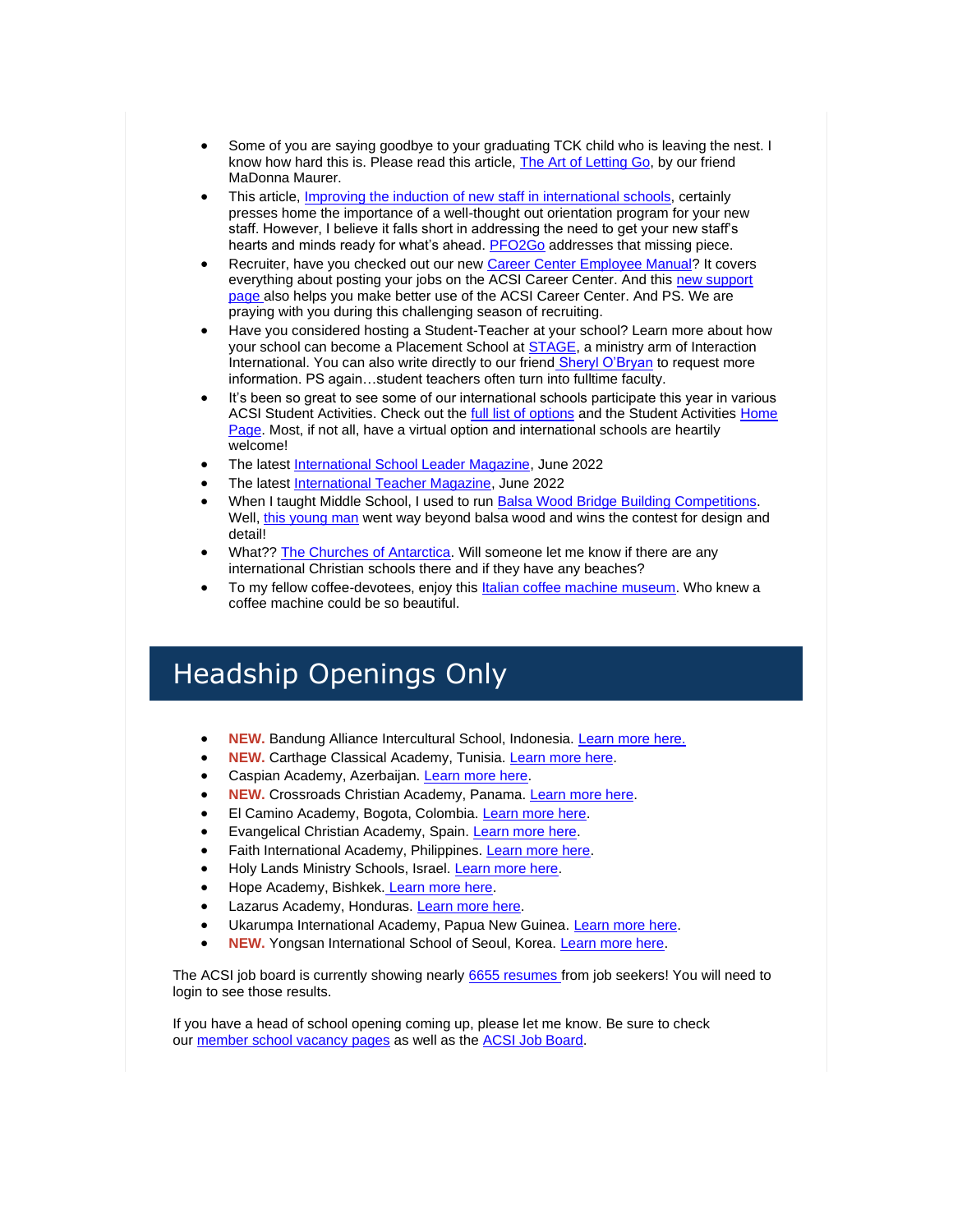# ACSI Announcements

ACSI is holding an [ongoing fundraiser](http://link.acsi.org/c/7/eyJhaSI6ODcyOTMzMTMsImUiOiJ0aW1fc2h1bWFuQGFjc2kub3JnIiwicmkiOiJjb250YWN0LTViOGU4OGI4M2I2M2U4MTE4MGQwMDJiZmMwYTgwMTcyLWM0ZDhhMDJlMzY4ZjQ0YWE4YWI3ZTA0NTc5MjE0MjdmIiwicnEiOiIwMi1iMjIxNTgtNDJmNGUyMDFlZWRlNDM3ZDgwY2FlNzVhMWMyZDFmZGIiLCJwaCI6bnVsbCwibSI6dHJ1ZSwidWkiOiI1MyIsInVuIjoiIiwidSI6Imh0dHBzOi8vYWNzaS5naXZlY2xvdWQuY28vdWtyYWluZT91dG1fY2FtcGFpZ249RG9uYXRlX1VrcmFpbmUmdXRtX21lZGl1bT1IZXJvQmFubmVyJnV0bV9zb3VyY2U9QUNTSV9Ib21lJl9jbGRlZT1qZXpDbmstV3hsZEdRQUVPNHdrZF84ak5lcHA0OWxnNzhOdGx6ZExGdkswOThlUW04TGdMMGVWcjdqc2pXbmVpJnJlY2lwaWVudGlkPWNvbnRhY3QtNWI4ZTg4YjgzYjYzZTgxMTgwZDAwMmJmYzBhODAxNzItYzRkOGEwMmUzNjhmNDRhYThhYjdlMDQ1NzkyMTQyN2YmZXNpZD0zMzdiOGYyNS05ZWUyLWVjMTEtODExYy0wMDBkM2EwMWNmZDMifQ/eX_hq8-AGRbahqiVwM1Ung) to help schools impacted by the **Ukraine** war. We have raised close to \$100k. Many ACSI member schools have held fundraisers of their own to contribute to the fund. These funds have gone to help with feeding the poorest of the poor, providing shelter and education for women and children, helping senior citizens with medications, and housing refugees.

Kyiv Christian Academy, an ACSI international member school, was forced to evacuate back in March. School officials were not sure if they would be able to have a graduation ceremony, but International Christian School in Budapest offered to hold the graduation ceremony at their school. You can read more about this story [here.](http://link.acsi.org/c/7/eyJhaSI6ODcyOTMzMTMsImUiOiJ0aW1fc2h1bWFuQGFjc2kub3JnIiwicmkiOiJjb250YWN0LTViOGU4OGI4M2I2M2U4MTE4MGQwMDJiZmMwYTgwMTcyLWM0ZDhhMDJlMzY4ZjQ0YWE4YWI3ZTA0NTc5MjE0MjdmIiwicnEiOiIwMi1iMjIxNTgtNDJmNGUyMDFlZWRlNDM3ZDgwY2FlNzVhMWMyZDFmZGIiLCJwaCI6bnVsbCwibSI6dHJ1ZSwidWkiOiI1NCIsInVuIjoiIiwidSI6Imh0dHBzOi8vd3d3LmFjc2kub3JnL3N0b3JpZXMva3lpdi1jaHJpc3RpYW4tYWNhZGVteS1ncmFkdWF0aW9uP19jbGRlZT1qZXpDbmstV3hsZEdRQUVPNHdrZF84ak5lcHA0OWxnNzhOdGx6ZExGdkswOThlUW04TGdMMGVWcjdqc2pXbmVpJnJlY2lwaWVudGlkPWNvbnRhY3QtNWI4ZTg4YjgzYjYzZTgxMTgwZDAwMmJmYzBhODAxNzItYzRkOGEwMmUzNjhmNDRhYThhYjdlMDQ1NzkyMTQyN2YmZXNpZD0zMzdiOGYyNS05ZWUyLWVjMTEtODExYy0wMDBkM2EwMWNmZDMifQ/wM3ze26OzIC0B6Wge6dYJQ)

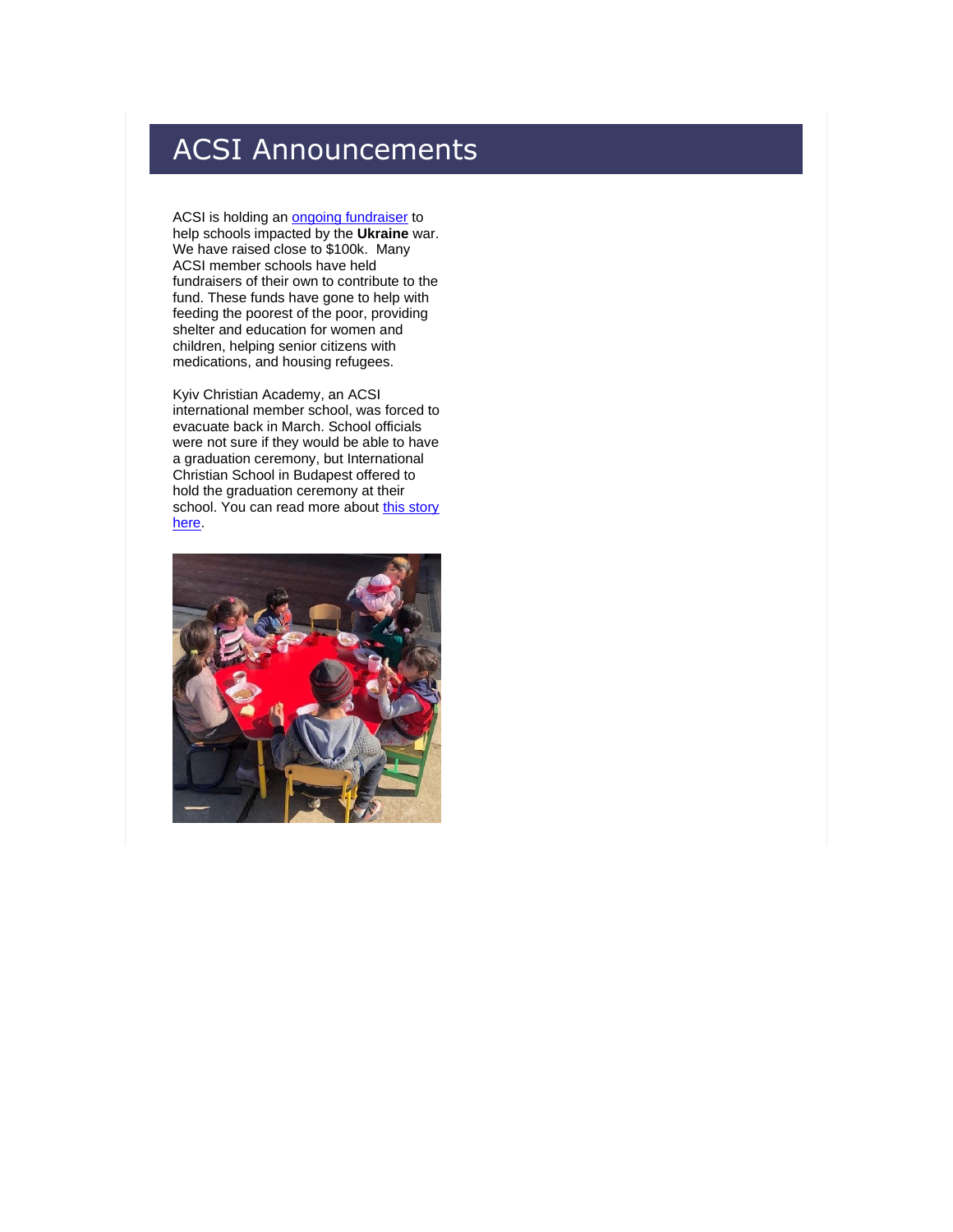

Kyiv Christian Academy class of 2022



There are only about 100 seats left for FSi Chicago in West Brook, IL, on June 21– 23! Make plans to join us for a transformative experience and then stay for a personal vacation while visiting Navy Pier or other fun sites. [Register now.](http://link.acsi.org/c/7/eyJhaSI6ODcyOTMzMTMsImUiOiJ0aW1fc2h1bWFuQGFjc2kub3JnIiwicmkiOiJjb250YWN0LTViOGU4OGI4M2I2M2U4MTE4MGQwMDJiZmMwYTgwMTcyLWM0ZDhhMDJlMzY4ZjQ0YWE4YWI3ZTA0NTc5MjE0MjdmIiwicnEiOiIwMi1iMjIxNTgtNDJmNGUyMDFlZWRlNDM3ZDgwY2FlNzVhMWMyZDFmZGIiLCJwaCI6bnVsbCwibSI6dHJ1ZSwidWkiOiI1NyIsInVuIjoiIiwidSI6Imh0dHBzOi8vd3d3LmFjc2kub3JnL2Zsb3VyaXNoaW5nLXNjaG9vbHMtaW5zdGl0dXRlP19jbGRlZT1qZXpDbmstV3hsZEdRQUVPNHdrZF84ak5lcHA0OWxnNzhOdGx6ZExGdkswOThlUW04TGdMMGVWcjdqc2pXbmVpJnJlY2lwaWVudGlkPWNvbnRhY3QtNWI4ZTg4YjgzYjYzZTgxMTgwZDAwMmJmYzBhODAxNzItYzRkOGEwMmUzNjhmNDRhYThhYjdlMDQ1NzkyMTQyN2YmZXNpZD0zMzdiOGYyNS05ZWUyLWVjMTEtODExYy0wMDBkM2EwMWNmZDMifQ/gBHzmynS_H6thvfqGzDm0A)



Have you seen the new Language Arts, K-3 rd or Science, grades 1–3, third edition textbooks? Preview them and Spring into Savings with the **Purposeful Design [Publications Annual Textbook Sales](http://link.acsi.org/c/7/eyJhaSI6ODcyOTMzMTMsImUiOiJ0aW1fc2h1bWFuQGFjc2kub3JnIiwicmkiOiJjb250YWN0LTViOGU4OGI4M2I2M2U4MTE4MGQwMDJiZmMwYTgwMTcyLWM0ZDhhMDJlMzY4ZjQ0YWE4YWI3ZTA0NTc5MjE0MjdmIiwicnEiOiIwMi1iMjIxNTgtNDJmNGUyMDFlZWRlNDM3ZDgwY2FlNzVhMWMyZDFmZGIiLCJwaCI6bnVsbCwibSI6dHJ1ZSwidWkiOiI2MCIsInVuIjoiIiwidSI6Imh0dHBzOi8veW91ci5hY3NpLm9yZy9zcHJpbmdzYXZpbmdzP19jbGRlZT1qZXpDbmstV3hsZEdRQUVPNHdrZF84ak5lcHA0OWxnNzhOdGx6ZExGdkswOThlUW04TGdMMGVWcjdqc2pXbmVpJnJlY2lwaWVudGlkPWNvbnRhY3QtNWI4ZTg4YjgzYjYzZTgxMTgwZDAwMmJmYzBhODAxNzItYzRkOGEwMmUzNjhmNDRhYThhYjdlMDQ1NzkyMTQyN2YmZXNpZD0zMzdiOGYyNS05ZWUyLWVjMTEtODExYy0wMDBkM2EwMWNmZDMifQ/6aoXIitNV-311rZFrhWDbA) now** through June 30<sup>th</sup>.